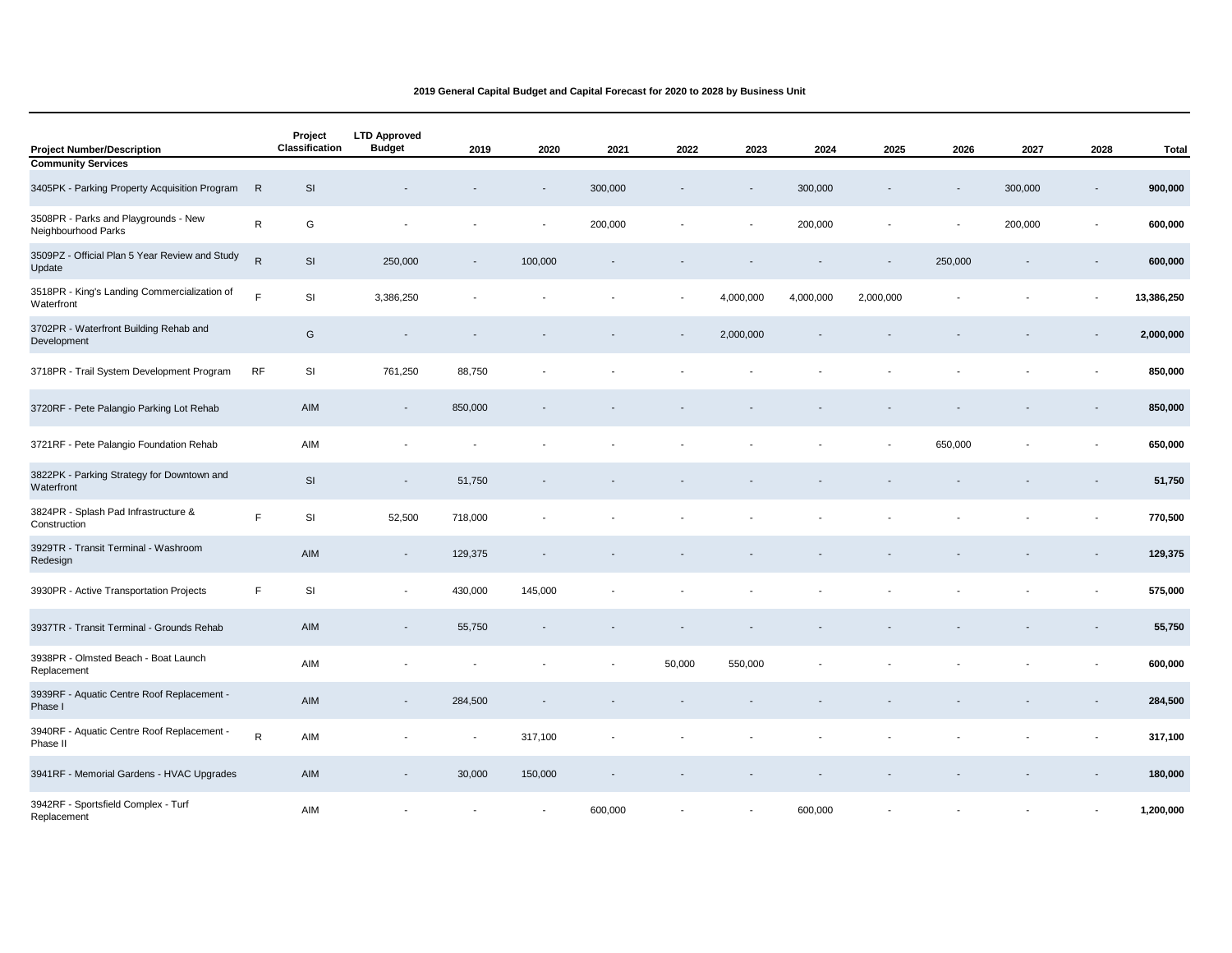| <b>Project Number/Description</b>                                         | Project<br>Classification | <b>LTD Approved</b><br><b>Budget</b> | 2019                     | 2020    | 2021    | 2022                     | 2023      | 2024    | 2025    | 2026    | 2027    | 2028    | Total     |
|---------------------------------------------------------------------------|---------------------------|--------------------------------------|--------------------------|---------|---------|--------------------------|-----------|---------|---------|---------|---------|---------|-----------|
| <b>Community Services</b>                                                 |                           |                                      |                          |         |         |                          |           |         |         |         |         |         |           |
| 3943RF - Sportsfield Complex - Shade<br><b>Structures Development</b>     | AIM                       |                                      |                          | 100,000 |         | $\overline{\phantom{a}}$ | 100,000   |         |         |         |         |         | 200,000   |
| 3944RF - Lennox Field Renovation & Lighting<br>Upgrades                   | AIM                       |                                      | $\blacksquare$           | 400,000 |         |                          |           |         |         |         |         |         | 400,000   |
| 3945RF - Amelia Field Renovation & Lighting<br>Upgrades                   | AIM                       |                                      |                          |         | 300,000 |                          |           |         |         |         |         |         | 300,000   |
| 3946RF - Centennial Field Renovation & Lighting<br>Upgrades               | AIM                       |                                      |                          |         |         | 400,000                  |           |         |         |         |         |         | 400,000   |
| 3947PR - Bourke Park Building Replacement                                 | AIM                       |                                      | 100,000                  | 350,000 |         |                          |           |         |         |         |         |         | 450,000   |
| 4101GG - Accessibility Building Rehabilitation                            | AIM                       | ٠                                    | $\overline{\phantom{a}}$ |         |         | $\blacksquare$           | 1,000,000 |         |         |         |         |         | 1,000,000 |
| 6435RF - Aquatic Centre Rehab Program 2019<br>On-going                    | AIM                       | $\overline{\phantom{a}}$             | 10,500                   | 82,900  | 100,000 | 150,000                  | 105,000   | 110,000 | 115,000 | 120,000 | 125,000 | 130,000 | 1,048,400 |
| 6436GG - City Hall Building Rehab 2019 On-<br>going                       | AIM                       | $\blacksquare$                       | 210,000                  | 250,000 | 125,000 | 130,000                  | 135,000   | 140,000 | 145,000 | 150,000 | 155,000 | 160,000 | 1,600,000 |
| 6437RF - Memorial Gardens Rehab 2019 On-<br>going                         | AIM                       | $\overline{\phantom{a}}$             | 120,000                  | 300,000 | 300,000 | 300,000                  | 300,000   | 225,000 | 250,000 | 275,000 | 300,000 | 300,000 | 2,670,000 |
| 6438RF - Pete Palangio Rehab Program 2019<br>On-going                     | AIM                       | $\overline{\phantom{a}}$             | 170,000                  | 250,000 | 250,000 | 250,000                  | 250,000   | 150,000 | 150,000 | 250,000 | 250,000 | 250,000 | 2,220,000 |
| 6439MR - King's Landing and Marina Rehab<br>Program 2019 On-going         | AIM                       | $\overline{\phantom{a}}$             | 100,000                  | 100,000 | 100,000 | 150,000                  | 200,000   | 150,000 | 150,000 | 100,000 | 100,000 | 100,000 | 1,250,000 |
| 6440PK - Parking Lot Maintenance and<br>Improvement Program 2019 On-going | AIM                       | $\overline{\phantom{a}}$             | 50,000                   | 50,000  | 50,000  | 50,000                   | 50,000    | 50,000  | 50,000  | 50,000  | 55,000  | 55,000  | 510,000   |
| 6441PK - Parking Equipment Program 2019 On-<br>going                      | AIM                       |                                      | 125,000                  |         |         | 125,000                  |           |         | 125,000 |         |         | 125,000 | 500,000   |
| 6442PR - Parks Building Rehab 2019 On-going                               | AIM                       |                                      | 50,000                   | 50,000  | 350,000 | 350,000                  |           | 250,000 | 250,000 | 250,000 | 250,000 | 250,000 | 2,050,000 |
| 6443RF - Recreation Facilities Rehab and<br>Development 2019 On-going     | AIM                       | $\overline{\phantom{a}}$             | 550,000                  | 200,000 | 350,000 | 300,000                  | 750,000   | 750,000 | 750,000 | 750,000 | 750,000 | 750,000 | 5,900,000 |
| 6444PR - Sportsfield Complex Development and<br>Rehab 2019 On-going       | AIM                       |                                      | 54,000                   | 56,000  | 58,000  | 60,000                   | 62,000    | 64,000  | 66,000  | 68,000  | 70,000  | 72,000  | 630,000   |
| 6445PR - Parks and Playground Rehab Program<br>2019 On-going              | AIM                       | $\overline{\phantom{a}}$             | 268,000                  | 276,000 | 284,000 | 293,000                  | 302,000   | 311,000 | 320,000 | 329,000 | 338,000 | 347,000 | 3,068,000 |
| 6446PR - Waterfront Rehab Program 2019 On-<br>qoing                       | AIM                       | Ĭ.                                   | 117,000                  | 121,000 | 125,000 | 129,000                  | 133,000   | 137,000 | 141,000 | 145,000 | 149,000 | 153,000 | 1,350,000 |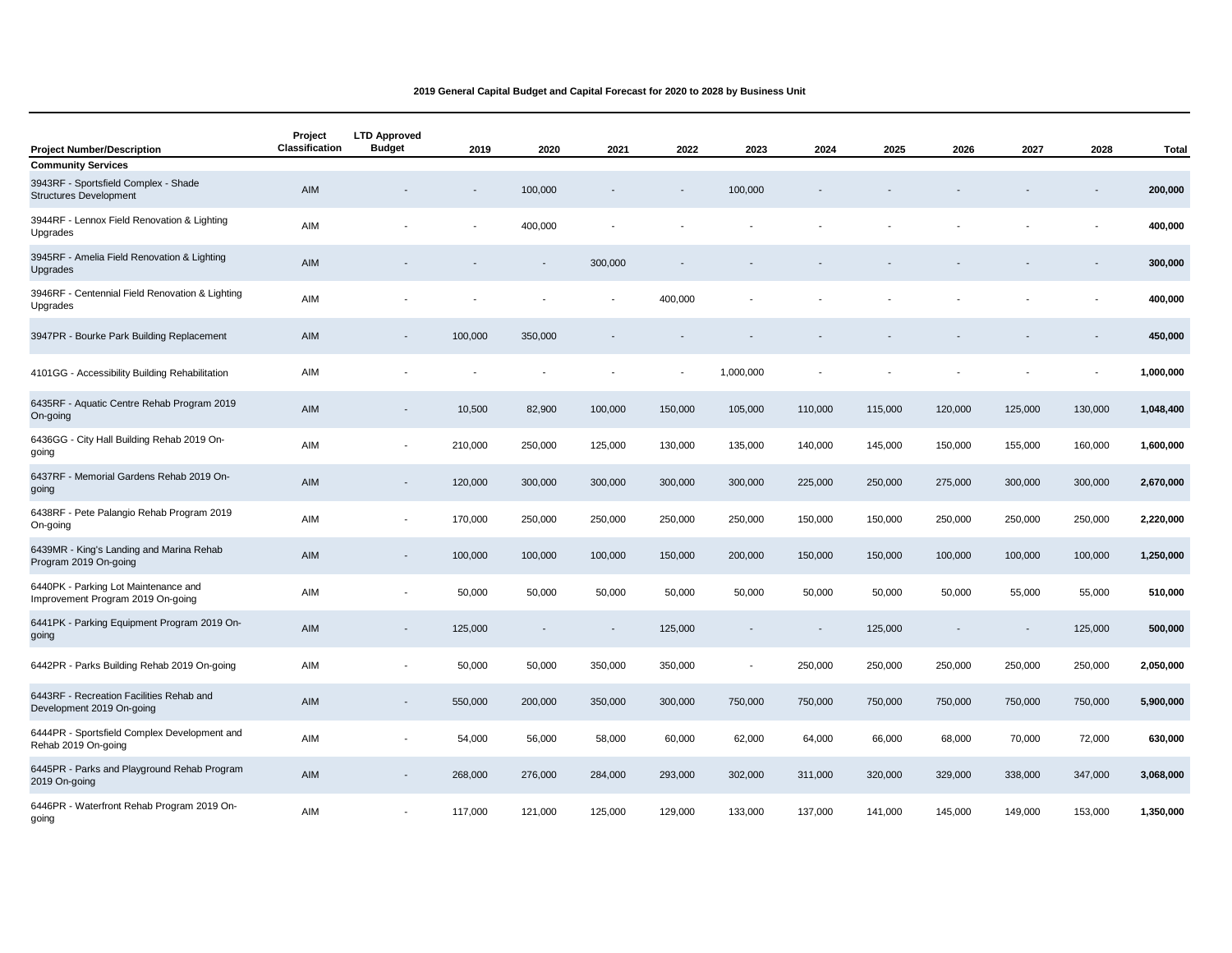| <b>Project Number/Description</b>                                                           | Project<br>Classification | <b>LTD Approved</b><br><b>Budget</b> | 2019      | 2020      | 2021      | 2022      | 2023                     | 2024      | 2025       | 2026      | 2027      | 2028                     | <b>Total</b> |
|---------------------------------------------------------------------------------------------|---------------------------|--------------------------------------|-----------|-----------|-----------|-----------|--------------------------|-----------|------------|-----------|-----------|--------------------------|--------------|
| <b>Community Services</b>                                                                   |                           |                                      |           |           |           |           |                          |           |            |           |           |                          |              |
| 6447PR - Central City Rehab Program 2019 On-<br>going                                       | AIM                       | $\overline{\phantom{a}}$             | 76,000    | 78,000    | 80,000    | 82,000    | 84,000                   | 86,000    | 88,000     | 90,000    | 92,000    | 94,000                   | 850,000      |
| 6448PR - City Hall Grounds Rehab Program<br>2019 On-going                                   | AIM                       | $\overline{\phantom{a}}$             | 76,000    | 78,000    | 80,000    | 82,000    | 84,000                   | 86,000    | 88,000     | 90,000    | 92,000    | 94,000                   | 850,000      |
| 6449PR - Trail and Supporting Hard Surfaces<br>Rehab 2019 On-going                          | AIM                       | $\overline{\phantom{a}}$             | 129,000   | 335,000   | 242,000   | 249,000   | 256,000                  | 264,000   | 272,000    | 290,000   | 298,000   | 306,000                  | 2,641,000    |
| 6450PR - Parks Equipment Replacement<br>Program 2019 On-going                               | AIM                       | $\overline{\phantom{a}}$             | 63,000    | 65,000    | 67,000    | 69,000    | 71,000                   | 73,000    | 75,000     | 77,000    | 79,000    | 81,000                   | 720,000      |
| 6451AT - North Bay Jack Garland Airport 2019<br>On-going                                    | <b>AIM</b>                | $\overline{\phantom{a}}$             | 3,142,707 | 468,214   | 569,250   | 569,250   | 569,250                  | 564,075   | 5,175,000  | 569,250   | 574,425   | 569,250                  | 12,770,671   |
| 6464TR - Transit Buildings Capital Program<br>2019 On-going                                 | AIM                       | $\blacksquare$                       | 26,250    | 120,750   | 26,250    | 26,250    | 26,250                   | 26,250    | 26,250     | 26,250    | 26,250    | 27,500                   | 358,250      |
| <b>Total Community Services</b>                                                             |                           | 4,450,000                            | 8,075,582 | 4,442,964 | 4,556,500 | 3,814,500 | 11,027,500               | 8,536,325 | 10,236,250 | 4,529,500 | 4,203,675 | 3,863,750                | 67,736,546   |
| <b>Corporate Services</b>                                                                   |                           |                                      |           |           |           |           |                          |           |            |           |           |                          |              |
| 3912GG - Integrated Software Solution                                                       | ${\sf R}$<br>AIM          |                                      |           |           | 84,000    | 4,200,000 |                          |           |            |           |           |                          | 4,284,000    |
| 6452GG - System Technology Program 2019 On-<br>going                                        | AIM                       | $\blacksquare$                       | 505,050   | 620,300   | 620,300   | 620,300   | 720,300                  | 720,300   | 720,300    | 720,300   | 720,300   | 720,300                  | 6,687,750    |
| <b>Total Corporate Services</b>                                                             |                           | $\blacksquare$                       | 505,050   | 620,300   | 704,300   | 4,820,300 | 720,300                  | 720,300   | 720,300    | 720,300   | 720,300   | 720,300                  | 10,971,750   |
|                                                                                             |                           |                                      |           |           |           |           |                          |           |            |           |           |                          |              |
| <b>Engineering, Environmental &amp; Works</b>                                               |                           |                                      |           |           |           |           |                          |           |            |           |           |                          |              |
| 3212RD - Francis St. Sewer Upsizing                                                         | G                         |                                      |           | 90,000    |           |           | $\overline{\phantom{a}}$ | 1,800,000 |            |           |           |                          | 1,890,000    |
| 3212ST - Francis St. Sewer Upsizing                                                         | G                         |                                      |           | 50,000    |           |           |                          | 1,000,000 |            |           |           |                          | 1,050,000    |
| 3302ST - Trunk Sewer Rehab - Pinewood<br><b>Fingers Creek</b>                               | <b>AIM</b>                |                                      |           |           | 200,000   |           |                          |           |            | 2,500,000 |           | $\overline{\phantom{a}}$ | 2,700,000    |
| 3500RD - Lakeshore Dr. Area - Trunk<br>Watermain and Sewer - Phase 1 - Judge to<br>Gertrude | $\mathsf{R}$<br>AIM       | 130,000                              | 490,000   |           |           |           |                          |           | 4,900,000  |           |           |                          | 5,520,000    |
| 3500ST - Lakeshore Dr. Area - Trunk Watermain<br>and Sewer - Phase 1 - Judge to Gertrude    | $\mathsf{R}$<br>AIM       | 70,000                               | 70,000    |           |           |           |                          |           | 1,000,000  |           |           |                          | 1,140,000    |
| 3506ST - Stormwater Management - Overland<br><b>Flow Control Study</b>                      | AIM                       | ٠                                    |           |           | 100,000   |           |                          |           |            |           |           |                          | 100,000      |
| 3606RD - O'Brien St. Reconstruction - Cassells<br>to Ski Club                               | AIM                       |                                      | 230,000   | 2,200,000 | 2,200,000 |           |                          |           |            |           |           |                          | 4,630,000    |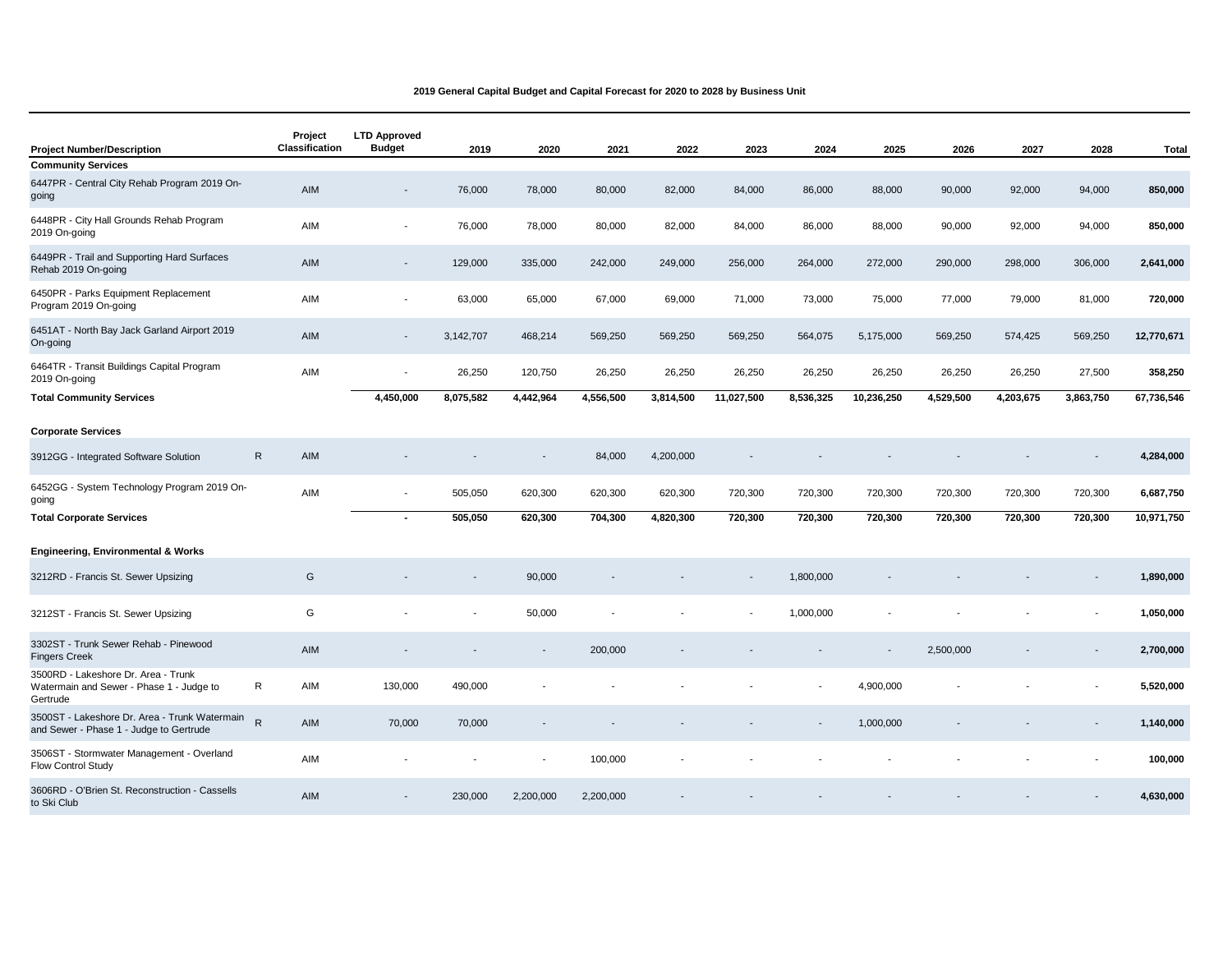| <b>Project Number/Description</b>                                                      | Project<br>Classification | <b>LTD Approved</b><br><b>Budget</b> | 2019                     | 2020      | 2021      | 2022    | 2023                     | 2024      | 2025                     | 2026      | 2027      | 2028                     | <b>Total</b> |
|----------------------------------------------------------------------------------------|---------------------------|--------------------------------------|--------------------------|-----------|-----------|---------|--------------------------|-----------|--------------------------|-----------|-----------|--------------------------|--------------|
| <b>Engineering, Environmental &amp; Works</b>                                          |                           |                                      |                          |           |           |         |                          |           |                          |           |           |                          |              |
| 3606ST - O'Brien St. Reconstruction - Cassells<br>to Ski Club                          | AIM                       | $\overline{\phantom{a}}$             | 90,000                   | 850,000   | 850,000   |         |                          |           |                          |           |           |                          | 1,790,000    |
| 3613ST - Local Drainage Rehab                                                          | AIM                       | 74,200                               | 50,000                   | 150,000   |           |         |                          |           |                          |           |           |                          | 274,200      |
| 3619RD - Cassells St. - Phase 1 & 2                                                    | AIM                       | 3,425,000                            | 2,900,000                |           |           |         |                          |           |                          |           |           |                          | 6,325,000    |
| 3619ST - Cassells St. - Phase 1 & 2                                                    | AIM                       | 600,000                              | 1,300,000                |           |           |         |                          |           |                          |           |           |                          | 1,900,000    |
| 3700RD - Seymour St. - Station to Wallace -<br>Widening and Signals                    | G                         |                                      |                          |           |           |         |                          | 130,000   | $\overline{a}$           | 2,500,000 |           |                          | 2,630,000    |
| 3700ST - Seymour St. - Station to Wallace -<br>Widening and Signals                    | G                         |                                      |                          |           |           |         |                          | 50,000    | $\overline{\phantom{a}}$ | 1,000,000 |           | $\overline{\phantom{a}}$ | 1,050,000    |
| 3701RD - Norman/Chapais Connection<br>Watermain                                        | SI                        |                                      |                          |           |           |         |                          |           |                          | 70,000    | $\sim$    | 1,300,000                | 1,370,000    |
| 3701ST - Norman/Chapais Connection<br>Watermain                                        | SI                        |                                      |                          |           |           |         |                          |           |                          | 30,000    |           | 500,000                  | 530,000      |
| 3715RD - Pinewood Park & Lakeshore Drive<br>Intersection Reconstruction                | G                         | 100,000                              | $\overline{\phantom{a}}$ | 3,000,000 |           |         |                          |           |                          |           |           |                          | 3,100,000    |
| 3801RD - McKeown Ave. Widening -<br>Gormanville to Cartier                             | G                         |                                      |                          |           |           | 200,000 | $\overline{\phantom{a}}$ | 3,800,000 |                          |           |           |                          | 4,000,000    |
| 3801ST - McKeown Ave. Widening - Gormanville<br>to Cartier                             | G                         |                                      |                          |           |           | 90,000  |                          | 1,700,000 |                          |           |           |                          | 1,790,000    |
| 3802RD - Lakeshore Dr. - Trunk Watermain and<br>Sewer - Phase 2 - Gertrude to Marshall | AIM                       |                                      |                          |           |           |         |                          |           | 350,000                  |           | 4,700,000 |                          | 5,050,000    |
| 3802ST - Lakeshore Dr. - Trunk Watermain and<br>Sewer - Phase 2 - Gertrude to Marshall | AIM                       |                                      |                          |           |           |         |                          |           | 80,000                   |           | 1,000,000 |                          | 1,080,000    |
| 3804RD - Public Works Backup Generator<br>Replacement                                  | AIM                       | 125,000                              |                          | 250,000   |           |         |                          |           |                          |           |           |                          | 375,000      |
| 3805GD - Leachate Management - Future Cells                                            | G<br>R                    | $\overline{\phantom{a}}$             | 250,000                  |           | 2,000,000 |         |                          | 250,000   | $\blacksquare$           | 2,200,000 |           |                          | 4,700,000    |
| 3809RD - Hammond St. Bridge Replacement                                                | AIM                       | $\overline{\phantom{a}}$             | 30,000                   |           |           | 600,000 |                          |           |                          |           |           |                          | 630,000      |
| 3810RD - Main St. - Gormanville to Memorial                                            | G                         |                                      |                          |           |           | 120,000 | $\overline{\phantom{a}}$ | 2,300,000 |                          |           |           |                          | 2,420,000    |
| 3810ST - Main St. - Gormanville to Memorial                                            | G                         |                                      |                          |           |           | 40,000  |                          | 800,000   |                          |           |           |                          | 840,000      |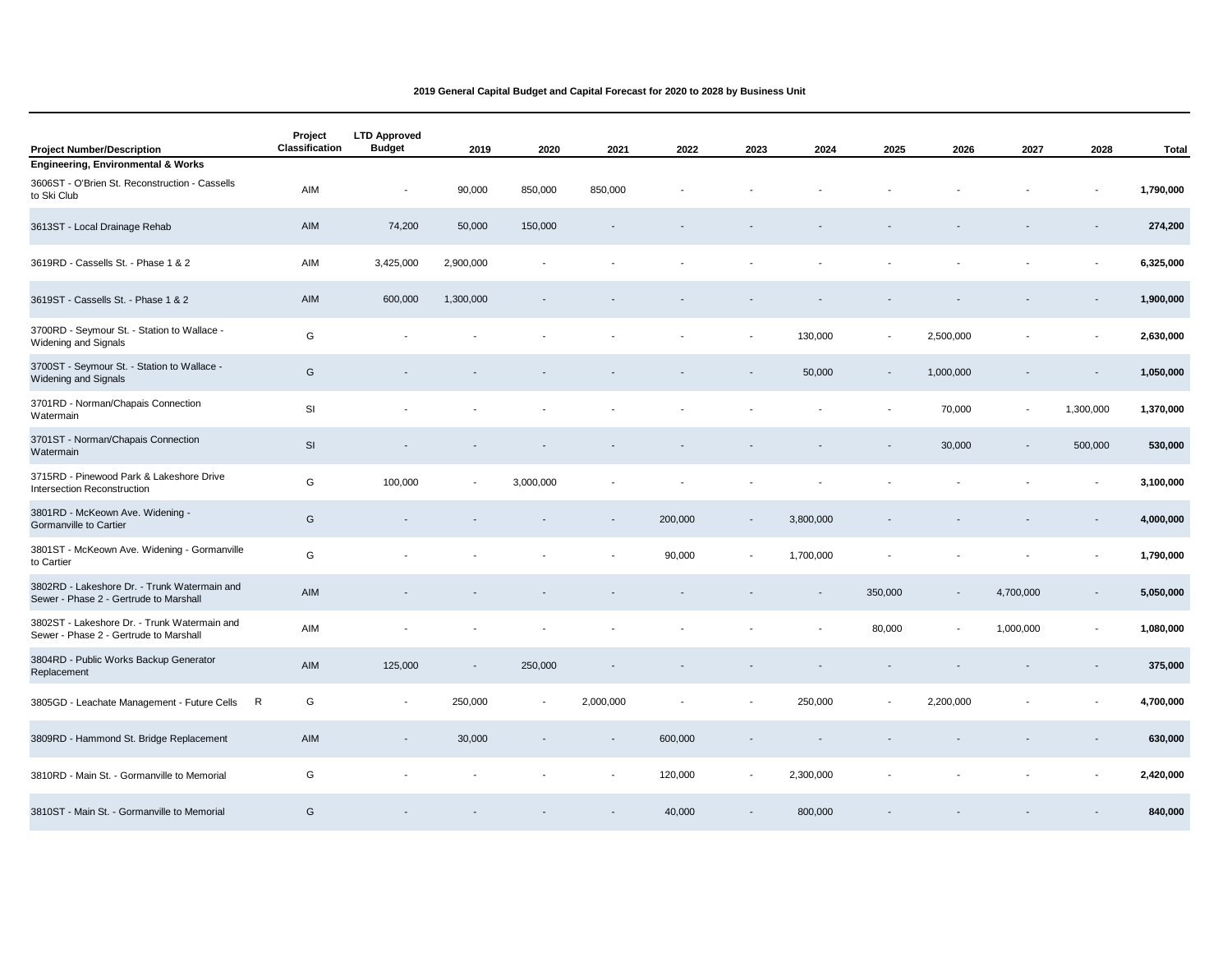| <b>Project Number/Description</b>                                                  | Project<br>Classification | <b>LTD Approved</b><br><b>Budget</b> | 2019                     | 2020    | 2021                     | 2022      | 2023           | 2024    | 2025                     | 2026      | 2027                     | 2028      | <b>Total</b> |
|------------------------------------------------------------------------------------|---------------------------|--------------------------------------|--------------------------|---------|--------------------------|-----------|----------------|---------|--------------------------|-----------|--------------------------|-----------|--------------|
| <b>Engineering, Environmental &amp; Works</b>                                      |                           |                                      |                          |         |                          |           |                |         |                          |           |                          |           |              |
| 3811RD - Roadside Guardrails and Retaining<br>Walls - Inspection and Upgrade       | AIM                       |                                      | 400,000                  | 400,000 |                          |           |                |         |                          |           |                          |           | 800,000      |
| 3812RD - Lakeshore Dr. (ONR Overpass)                                              | AIM                       |                                      |                          |         |                          |           |                |         |                          | 25,000    | $\overline{\phantom{a}}$ | 250,000   | 275,000      |
| 3813RD - Trout Lake Rd. (ONR Overpass)                                             | AIM                       |                                      |                          |         |                          |           |                |         |                          | 25,000    |                          | 250,000   | 275,000      |
| 3814RD - Lees Road Reconstruction                                                  | AIM                       |                                      |                          | 200,000 | $\overline{\phantom{a}}$ | 2,300,000 | 1,500,000      |         |                          |           |                          |           | 4,000,000    |
| 3815RD - Trout Lake Road Retaining Wall<br>Rehab                                   | AIM                       |                                      |                          |         |                          | 50,000    |                |         |                          |           | 1,000,000                |           | 1,050,000    |
| 3815ST - Trout Lake Road Retaining Wall Rehab                                      | AIM                       |                                      |                          |         |                          | 15,000    |                |         |                          |           | 250,000                  |           | 265,000      |
| 3820ST - LaVase Sanitary Re-direction                                              | AIM                       | $\blacksquare$                       | 200,000                  |         |                          |           |                |         |                          |           |                          |           | 200,000      |
| 3821RD - Public Works Storage Structure                                            | $\mathsf{R}$<br>AIM       | $\blacksquare$                       | 250,000                  |         |                          |           |                |         |                          |           |                          |           | 250,000      |
| 3830GD - Merrick Landfill Gas (LFG) Collection<br>Infrastructure                   | ${\sf R}$<br>G            |                                      |                          |         | 150,000                  | 600,000   |                |         | 150,000                  | 650,000   |                          |           | 1,550,000    |
| 3831ST - Stormwater Outfall Repair and<br>Rehabilitation                           | AIM                       |                                      | $\overline{\phantom{a}}$ | 50,000  | 200,000                  | 50,000    | 200,000        |         |                          |           |                          |           | 500,000      |
| 3832GD - Merrick Landfill - Scale Replacement                                      | $\mathsf R$<br>AIM        |                                      | 100,000                  |         |                          |           |                |         |                          |           |                          |           | 100,000      |
| 3900RD - Cedar Heights Rd. - Highway 11 to<br>Larocque Urban Upgrade and Watermain | SI                        |                                      |                          |         |                          |           |                |         |                          | 180,000   | $\overline{\phantom{a}}$ | 3,300,000 | 3,480,000    |
| 3900ST - Cedar Heights Rd. - Highway 11 to<br>Larocque Urban Upgrade and Watermain | SI                        |                                      |                          |         |                          |           |                |         |                          | 70,000    | $\blacksquare$           | 1,200,000 | 1,270,000    |
| 3904RD - Road Condition Inspection                                                 | AIM                       | $\overline{\phantom{a}}$             | 250,000                  |         |                          |           | 250,000        |         |                          |           | 250,000                  |           | 750,000      |
| 3908ST - Trunk Sewer Rehab - Eastview<br><b>Tributary System</b>                   | AIM                       |                                      |                          |         |                          |           |                | 100,000 |                          | 1,000,000 |                          |           | 1,100,000    |
| 3909RD - Worthington, Wyld, Sherbrooke,<br>Second 4" Watermain Replacement         | AIM                       |                                      |                          |         |                          |           |                | 90,000  | $\overline{\phantom{a}}$ | 1,700,000 |                          |           | 1,790,000    |
| 3909ST - Worthington, Wyld, Sherbrooke,<br>Second 4" Watermain Replacement         | AIM                       |                                      |                          |         |                          |           | $\overline{a}$ | 40,000  |                          | 700,000   |                          |           | 740,000      |
| 3910ST - Chippewa Creek and Airport Heights<br><b>Stormwater Retention</b>         | ${\sf R}$<br>G            |                                      |                          |         |                          | 50,000    | 2,500,000      |         |                          |           |                          |           | 2,550,000    |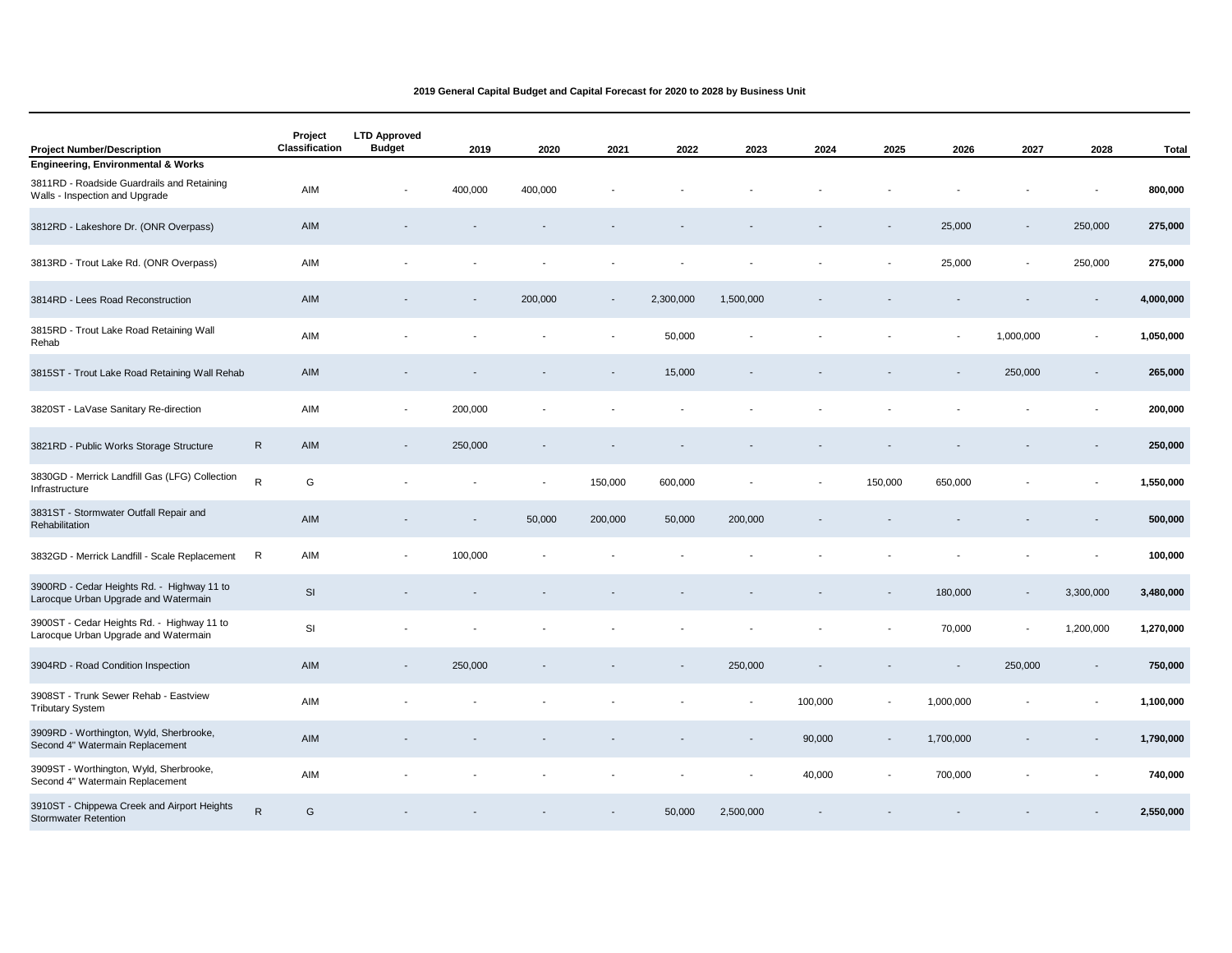| <b>Project Number/Description</b>                                                |           | Project<br>Classification | <b>LTD Approved</b><br><b>Budget</b> | 2019                     | 2020                     | 2021                     | 2022    | 2023 | 2024 | 2025 | 2026    | 2027      | 2028    | <b>Total</b> |
|----------------------------------------------------------------------------------|-----------|---------------------------|--------------------------------------|--------------------------|--------------------------|--------------------------|---------|------|------|------|---------|-----------|---------|--------------|
| <b>Engineering, Environmental &amp; Works</b>                                    |           |                           |                                      |                          |                          |                          |         |      |      |      |         |           |         |              |
| 3911RD - Four Mile Lake Rd. Extension to<br>Highway 11                           | RF        | G                         |                                      |                          |                          |                          | 390,000 |      |      |      |         | 7,400,000 |         | 7,790,000    |
| 3913RD - Ivanhoe Drive Reconstruction - Sage<br>to Rita                          |           | AIM                       |                                      |                          | 70,000                   | 1,400,000                |         |      |      |      |         |           |         | 1,470,000    |
| 3913ST - Ivanhoe Drive Reconstruction - Sage<br>to Rita                          |           | AIM                       |                                      | $\overline{\phantom{a}}$ | 30,000                   | 500,000                  |         |      |      |      |         |           |         | 530,000      |
| 3914RD - Carriage Crescent Reconstruction                                        |           | AIM                       | $\overline{\phantom{a}}$             | 60,000                   | 1,100,000                |                          |         |      |      |      |         |           |         | 1,160,000    |
| 3914ST - Carriage Crescent Reconstruction                                        |           | AIM                       | $\overline{\phantom{a}}$             | 30,000                   | 500,000                  |                          |         |      |      |      |         |           |         | 530,000      |
| 3915RD - Lamorie Street Bridge Environmental<br>Assessment                       |           | AIM                       |                                      | $\overline{\phantom{a}}$ | 200,000                  |                          |         |      |      |      |         |           |         | 200,000      |
| 3916RD - Oak Street East Pedestrian Bridge<br>Replacement                        |           | AIM                       |                                      | $\overline{\phantom{a}}$ | 200,000                  |                          |         |      |      |      |         |           |         | 200,000      |
| 3917RD - Third Avenue - Cassells to Front                                        |           | AIM                       | $\overline{\phantom{a}}$             | 30,000                   | $\overline{\phantom{a}}$ | 500,000                  |         |      |      |      |         |           |         | 530,000      |
| 3917ST - Third Avenue - Cassells to Front                                        |           | AIM                       | $\blacksquare$                       | 20,000                   | $\sim$                   | 300,000                  |         |      |      |      |         |           |         | 320,000      |
| 3918RD - Algonquin/Jane/Front Intersection<br>Addition of Left Turn Lane         |           | AIM                       | $\overline{\phantom{a}}$             | 40,000                   | 700,000                  | $\overline{\phantom{a}}$ |         |      |      |      |         |           |         | 740,000      |
| 3919RD - Metcalfe St - Laurier to End                                            |           | AIM                       |                                      | $\overline{\phantom{a}}$ | 30,000                   | $\overline{\phantom{a}}$ | 600,000 |      |      |      |         |           |         | 630,000      |
| 3919ST - Metcalfe St - Laurier to End                                            |           | AIM                       |                                      |                          | 20,000                   |                          | 400,000 |      |      |      |         |           |         | 420,000      |
| 3920RD - O'Brien Street - Ski Club to Airport &<br>Ski Club Signals              |           | AIM                       | $\blacksquare$                       | 50,000                   |                          | 1,000,000                |         |      |      |      |         |           |         | 1,050,000    |
| 3920ST - O'Brien Street - Ski Club to Airport &<br>Ski Club Signals              |           | AIM                       |                                      | 20,000                   |                          | 300,000                  |         |      |      |      |         |           |         | 320,000      |
| 3926GD - Merrick Landfill Lifecycle Extension<br><b>Environmental Assessment</b> | ${\sf R}$ | AIM                       |                                      |                          |                          | 500,000                  |         |      |      |      |         |           | 500,000 | 1,000,000    |
| 3931RD - Ellendale Second Feed & Second<br>Reservoir                             |           | SI                        | $\blacksquare$                       | 30,000                   |                          | 250,000                  |         |      |      |      | 420,000 |           |         | 700,000      |
| 3932RD - Lakeshore Dr. - Birchs to Premier                                       |           | AIM                       |                                      | $\blacksquare$           | 110,000                  | 1,700,000                |         |      |      |      |         |           |         | 1,810,000    |
| 3932ST - Lakeshore Dr. - Birchs to Premier                                       |           | AIM                       |                                      |                          | 30,000                   | 300,000                  |         |      |      |      |         |           |         | 330,000      |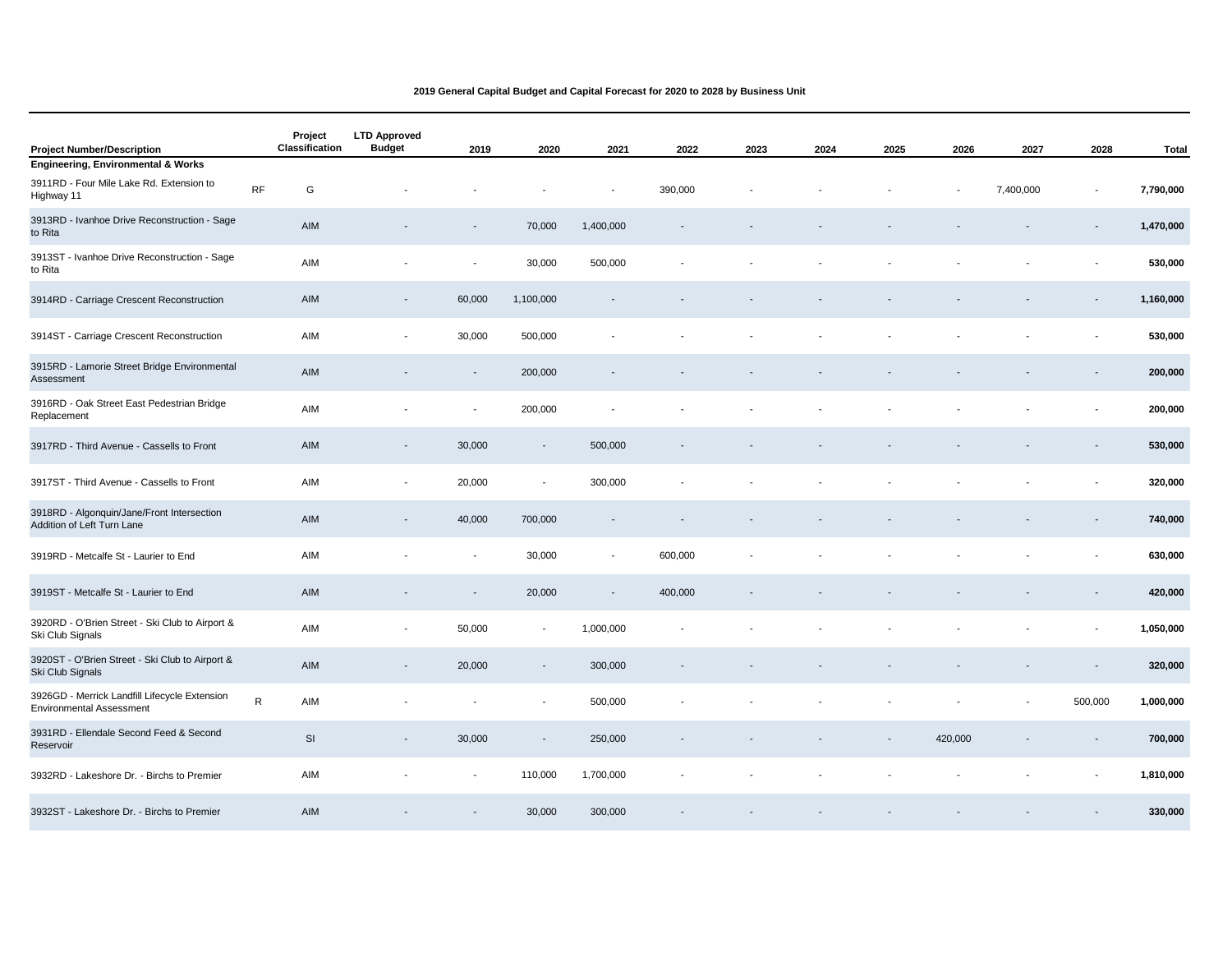| <b>Project Number/Description</b>                                            |   | Project<br>Classification | <b>LTD Approved</b><br><b>Budget</b> | 2019      | 2020      | 2021      | 2022      | 2023      | 2024      | 2025      | 2026                     | 2027                     | 2028      | <b>Total</b> |
|------------------------------------------------------------------------------|---|---------------------------|--------------------------------------|-----------|-----------|-----------|-----------|-----------|-----------|-----------|--------------------------|--------------------------|-----------|--------------|
| <b>Engineering, Environmental &amp; Works</b>                                |   |                           |                                      |           |           |           |           |           |           |           |                          |                          |           |              |
| 3933ST - Fifth Avenue Stormwater Review                                      | R | AIM                       |                                      | 50,000    | 500,000   |           |           |           |           |           |                          |                          |           | 550,000      |
| 3934RD - Main St. Paving Stone Replacement                                   | F | AIM                       |                                      |           | 150,000   |           | 3,500,000 | 4,500,000 |           |           |                          |                          |           | 8,150,000    |
| 3934ST - Main St. Paving Stone Replacement                                   |   | AIM                       |                                      |           | 50,000    |           | 400,000   | 400,000   |           |           |                          |                          |           | 850,000      |
| 4300RD - North Highway 11 Servicing and<br>Airport Industrial Park Expansion | F | G                         |                                      |           |           |           |           |           |           |           | 290,000                  | $\blacksquare$           | 5,800,000 | 6,090,000    |
| 4401RD - Sage Rd. Reconstruction to Collector<br>Standard                    |   | G                         |                                      |           |           |           |           |           |           | 175,000   |                          | 3,500,000                |           | 3,675,000    |
| 4401ST - Sage Rd. Reconstruction to Collector<br>Standard                    |   | G                         |                                      |           |           |           |           |           |           | 65,000    | $\overline{\phantom{a}}$ | 1,300,000                |           | 1,365,000    |
| 4500RD - Franklin & John Trunk Watermain                                     |   | SI                        |                                      |           |           |           |           |           |           |           | 205,000                  | $\overline{\phantom{a}}$ | 4,100,000 | 4,305,000    |
| 4500ST - Franklin & John Trunk Watermain                                     |   | SI                        |                                      |           |           |           |           |           |           |           | 75,000                   | $\overline{\phantom{a}}$ | 1,500,000 | 1,575,000    |
| 6424RD - City Share of Development Costs<br>2019 On-going                    |   | G                         |                                      |           | 303,000   | 312,000   | 144,000   | 331,000   | 341,000   | 351,000   | 362,000                  | 373,000                  | 384,000   | 2,901,000    |
| 6425RD - Asphalt Resurfacing 2019 On-going                                   |   | AIM                       | $\overline{\phantom{a}}$             | 3,600,000 | 3,600,000 | 3,600,000 | 3,600,000 | 3,600,000 | 3,600,000 | 3,600,000 | 3,600,000                | 3,600,000                | 3,600,000 | 36,000,000   |
| 6426RD - Asphalt Sheeting 2019 On-going                                      |   | AIM                       | $\blacksquare$                       | 130,000   | 134,000   | 138,000   | 142,000   | 146,000   | 146,000   | 146,000   | 146,000                  | 146,000                  | 150,000   | 1,424,000    |
| 6428RD - Pedestrian Safety Program 2019 On-<br>going                         |   | AIM                       | $\overline{\phantom{a}}$             | 130,000   | 134,000   | 138,000   | 142,000   | 146,000   | 146,000   | 146,000   | 146,000                  | 146,000                  | 150,000   | 1,424,000    |
| 6429RD - Road Culvert Replace/Rehab 2019 On-<br>going                        |   | AIM                       | $\blacksquare$                       | 197,000   | 203,000   | 209,000   | 215,000   | 221,000   | 221,000   | 221,000   | 221,000                  | 221,000                  | 228,000   | 2,157,000    |
| 6430RD - Rural Road Rehab 2019 On-going                                      |   | AIM                       |                                      | 651,000   | 671,000   | 691,000   | 712,000   | 733,000   | 733,000   | 733,000   | 733,000                  | 733,000                  | 755,000   | 7,145,000    |
| 6431SL - Traffic Control Signal Upgrade 2019<br>On-going                     |   | AIM                       | $\overline{\phantom{a}}$             | 197,000   | 203,000   | 209,000   | 215,000   | 221,000   | 221,000   | 221,000   | 221,000                  | 221,000                  | 228,000   | 2,157,000    |
| 6432RD - Sidewalk Replacement Program 2019<br>On-going                       |   | AIM                       | $\overline{\phantom{a}}$             | 197,000   | 203,000   | 209,000   | 215,000   | 221,000   | 221,000   | 221,000   | 221,000                  | 221,000                  | 228,000   | 2,157,000    |
| 6433RD - Bridge Rehab 2019 On-going                                          |   | AIM                       | $\overline{\phantom{a}}$             | 212,000   | 218,000   | 225,000   | 232,000   | 239,000   | 246,000   | 253,000   | 261,000                  | 269,000                  | 277,000   | 2,432,000    |
| 6434RD - Downtown Roads Maintenance 2019<br>On-going                         |   | <b>AIM</b>                |                                      | 97,000    | 100,000   | 103,000   | 106,000   | 109,000   | 112,000   | 115,000   | 118,000                  | 122,000                  | 126,000   | 1,108,000    |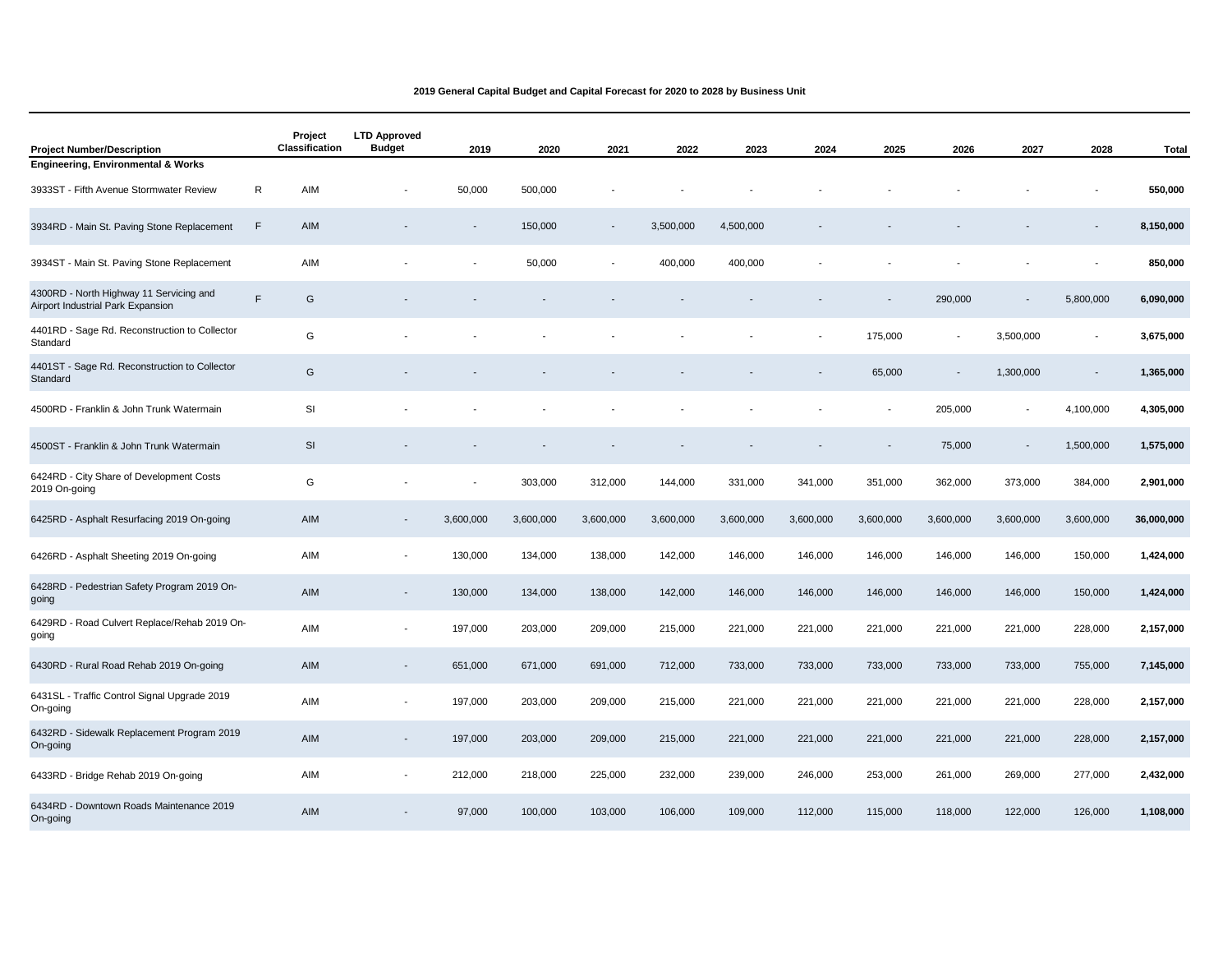| <b>Project Number/Description</b>                                                 | Project<br>Classification | <b>LTD Approved</b><br><b>Budget</b> | 2019                     | 2020       | 2021       | 2022                     | 2023                     | 2024       | 2025       | 2026       | 2027           | 2028           | <b>Total</b> |
|-----------------------------------------------------------------------------------|---------------------------|--------------------------------------|--------------------------|------------|------------|--------------------------|--------------------------|------------|------------|------------|----------------|----------------|--------------|
| <b>Engineering, Environmental &amp; Works</b>                                     |                           |                                      |                          |            |            |                          |                          |            |            |            |                |                |              |
| 6463RD - Design Work Next Year's Projects<br>2019 On-going                        | AIM                       |                                      | 143,000                  | 147,000    | 151,000    | 156,000                  | 161,000                  | 166,000    | 171,000    | 176,000    | 181,000        | 186,000        | 1,638,000    |
| 6463ST - Design Work Next Year's Projects<br>2019 On-going                        | AIM                       | $\overline{\phantom{a}}$             | 6,000                    | 16,000     | 17,000     | 17,000                   | 18,000                   | 18,000     | 19,000     | 19,000     | 20,000         | 20,000         | 170,000      |
| 6466RD - Asset Management 2019 On-going                                           | AIM                       |                                      | $\overline{a}$           | 50,000     | 50,000     | 50,000                   | 50,000                   | 50,000     | 50,000     | 50,000     | 50,000         | 50,000         | 450,000      |
| 6467ST - Storm Sewer Flushing and Outfall<br>Maintenance 2019 On-going            | AIM                       | $\overline{\phantom{a}}$             | 25,000                   | 77,000     | 79,000     | 81,000                   | 83,000                   | 85,000     | 88,000     | 91,000     | 94,000         | 97,000         | 800,000      |
| 6471ST - Ditch Enclosure 2019 On-going                                            | AIM                       | $\overline{\phantom{a}}$             | 300,000                  | 300,000    | 300,000    | 300,000                  | 300,000                  | 300,000    | 300,000    | 300,000    | 300,000        | 309,000        | 3,009,000    |
| 6473RD - Engineering Data 2019 On-Going                                           | SI                        | $\blacksquare$                       | 15,000                   | 15,000     | 15,000     | 15,000                   | 15,000                   | 15,000     | 15,000     | 15,000     | 15,000         | 15,000         | 150,000      |
| 6479RD - Public Works Building Maintenance<br>2019 On-going                       | AIM                       |                                      | $\overline{a}$           | 50,000     | 50,000     | 50,000                   | 50,000                   | 50,000     | 50,000     | 50,000     | 50,000         | 52,000         | 452,000      |
| 6480RD - Equipment Replacement 2019 On-<br>going                                  | AIM                       |                                      | 10,000                   | 10,000     | 10,000     | 10,000                   | 10,000                   | 10,000     | 10,000     | 10,000     | 10,000         | 10,000         | 100,000      |
| 6481ST - Infrastructure Modelling 2019 On-going                                   | AIM                       |                                      | $\overline{\phantom{a}}$ | 100,000    |            |                          |                          |            |            |            |                |                | 100,000      |
| 6482SL - Street Light Replacement 2019 On-<br>going                               | AIM                       |                                      | 5,000                    | 5,000      | 5,000      | 5,000                    | 5,000                    | 5,000      | 5,000      | 5,000      | 5,000          | 5,000          | 50,000       |
| <b>Total Engineering, Environmental &amp; Works</b>                               |                           | 4,524,200                            | 12,855,000               | 17,469,000 | 18,961,000 | 15,812,000               | 16,009,000               | 18,746,000 | 13,435,000 | 20,385,000 | 26,177,000     | 25,570,000     | 189,943,200  |
| <b>Fire Department</b>                                                            |                           |                                      |                          |            |            |                          |                          |            |            |            |                |                |              |
| 3823FD - Fire Master Plan                                                         | SI                        |                                      |                          |            |            | 50,000                   |                          |            |            |            |                |                | 50,000       |
| 6465FD - Fire Facilities Management Program<br>2019 On-going                      | AIM                       |                                      | 20,000                   | 89,250     |            | 89,250                   | $\overline{\phantom{a}}$ | 94,500     |            | 99,750     | $\blacksquare$ | 105,000        | 497,750      |
| 6470FD - Fire Equipment Replacement 2019 On-<br>going                             | AIM                       | $\overline{\phantom{a}}$             | 63,000                   | 42,000     | 73,500     | 63,000                   | 84,000                   | 63,000     | 84,000     | 63,000     | 47,250         | 66,150         | 648,900      |
| 6474FD - Fire Bunker Gear Replacement<br>Program 2019 On-going                    | AIM                       | $\overline{\phantom{a}}$             | 30,015                   | 165,495    | 67,016     | $\overline{\phantom{a}}$ | $\overline{\phantom{a}}$ |            |            |            |                | $\overline{a}$ | 262,526      |
| <b>Total Fire Department</b>                                                      |                           |                                      | 113,015                  | 296,745    | 140,516    | 202,250                  | 84,000                   | 157,500    | 84,000     | 162,750    | 47,250         | 171,150        | 1,459,176    |
| <b>General Government</b>                                                         |                           |                                      |                          |            |            |                          |                          |            |            |            |                |                |              |
| 3216GG - Capital Financing (2% of Total Capital<br><b>Financing Policy Limit)</b> | SI                        | 2,954,110                            | 417,463                  | 415,228    | 432,684    | 449,522                  | 463,899                  | 483,266    | 502,178    | 521,226    | 534,498        | 549,655        | 7,723,729    |
| <b>Total General Government</b>                                                   |                           | 2,954,110                            | 417,463                  | 415,228    | 432,684    | 449,522                  | 463.899                  | 483,266    | 502,178    | 521,226    | 534,498        | 549,655        | 7,723,729    |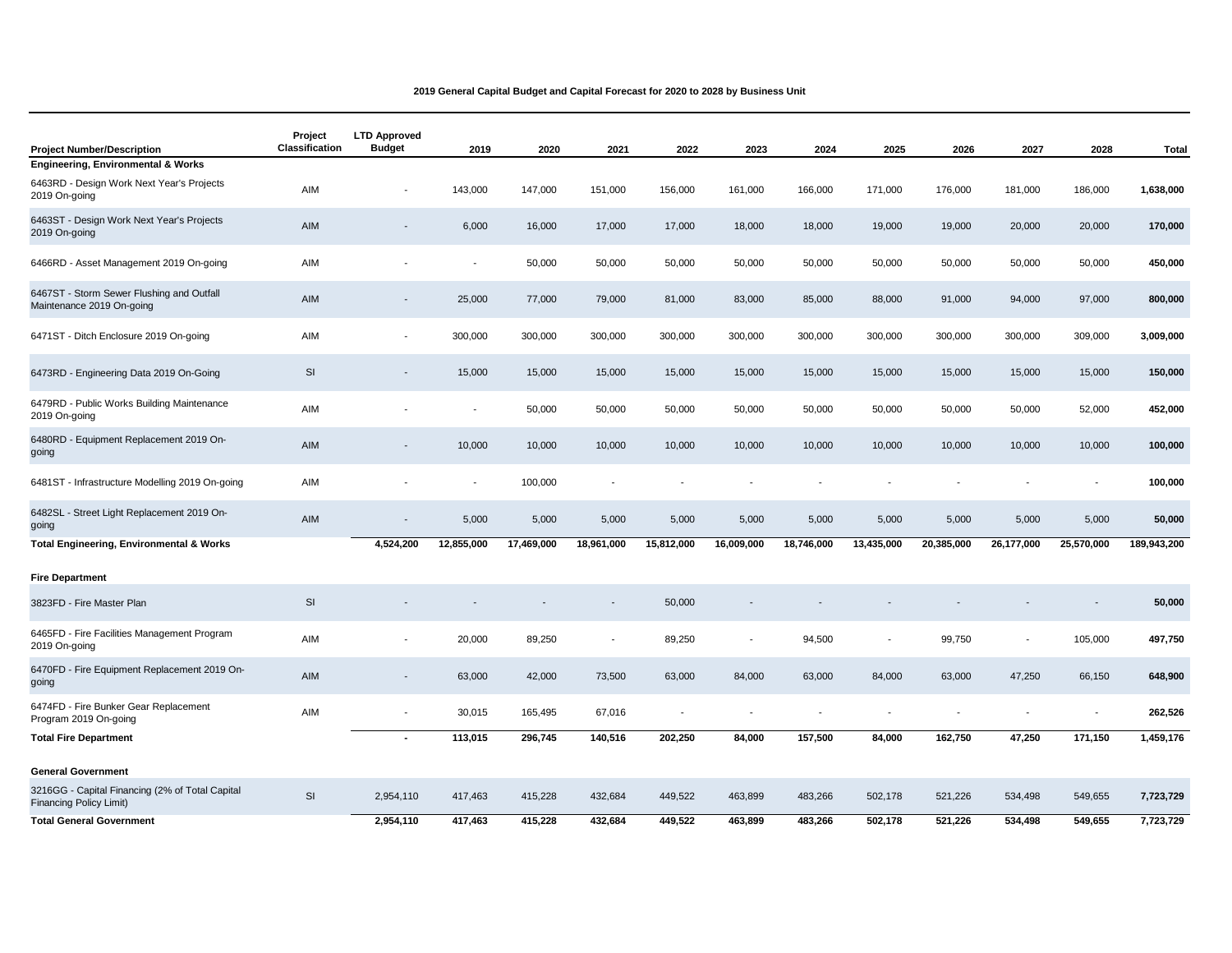| <b>Project Number/Description</b>                                                           | Project<br>Classification | <b>LTD Approved</b><br><b>Budget</b> | 2019       | 2020                     | 2021       | 2022       | 2023       | 2024                     | 2025           | 2026       | 2027       | 2028                     | <b>Total</b> |
|---------------------------------------------------------------------------------------------|---------------------------|--------------------------------------|------------|--------------------------|------------|------------|------------|--------------------------|----------------|------------|------------|--------------------------|--------------|
| <b>Service Partners</b>                                                                     |                           |                                      |            |                          |            |            |            |                          |                |            |            |                          |              |
| 6453OC - Capitol Centre 2019 On-going                                                       | AIM                       | $\overline{\phantom{a}}$             | 362,250    | 155,250                  | 155,250    | 207,000    | 207,000    | 207,000                  | 207,000        | 207,000    | 207,000    | 207,000                  | 2,121,750    |
| 6454CA - North Bay Mattawa Conservation<br>Authority 2019 On-going                          | AIM                       | $\overline{\phantom{a}}$             | 874,618    | 980,256                  | 991,787    | 967,827    | 978,353    | 995,119                  | 1,033,221      | 1,040,789  | 1,047,731  | 1,055,279                | 9,964,980    |
| 6455PD - North Bay Police Services 2019 On-<br>going                                        | AIM                       | $\overline{\phantom{a}}$             | 1,015,335  | 957,375                  | 884,925    | 750,375    | 698,625    | 698,625                  | 724,500        | 724,500    | 724,500    | 439,875                  | 7,618,635    |
| 6456LB - North Bay Public Library 2019 On-<br>going                                         | AIM                       | $\overline{\phantom{a}}$             | 500,000    | 200,000                  | 200,000    | 200,000    | 200,000    | 200,000                  | 200,000        | 200,000    | 200,000    | 200,000                  | 2,300,000    |
| 6483AA - Cassellholme Redevelopment                                                         | <b>SI</b>                 | $\blacksquare$                       |            | $\sim$                   | 400,000    | 900,000    | 1,200,000  | 1,200,000                | 1,200,000      | 1,200,000  | 1,200,000  | 1,200,000                | 8,500,000    |
| <b>Total Service Partners</b>                                                               |                           | $\sim$                               | 2,752,203  | 2,292,881                | 2,631,962  | 3,025,202  | 3,283,978  | 3,300,744                | 3,364,721      | 3,372,289  | 3,379,231  | 3,102,154                | 30,505,365   |
| <b>Total General Capital Budget</b>                                                         |                           | 11,928,310                           | 24,718,313 | 25,537,118               | 27,426,962 | 28,123,774 | 31,588,677 | 31,944,135               | 28,342,449     | 29,691,065 | 35,061,954 | 33,977,009               | 308,339,766  |
| <b>Reserve Funding (R)</b>                                                                  |                           |                                      |            |                          |            |            |            |                          |                |            |            |                          |              |
| 3405PK - Parking Property Acquisition Program                                               |                           |                                      |            |                          | (300,000)  |            |            | (300,000)                |                |            | (300,000)  | $\overline{\phantom{a}}$ | (900, 000)   |
| 3500RD - Lakeshore Dr. Area - Trunk<br>Watermain and Sewer - Phase 1 - Judge to<br>Gertrude |                           | (130,000)                            |            |                          |            |            |            |                          |                |            |            | $\overline{\phantom{a}}$ | (130,000)    |
| 3500ST - Lakeshore Dr. Area - Trunk Watermain<br>and Sewer - Phase 1 - Judge to Gertrude    |                           | (70,000)                             |            |                          |            |            |            |                          |                |            |            |                          | (70,000)     |
| 3508PR - Parks and Playgrounds - New<br>Neighbourhood Parks                                 |                           |                                      |            |                          | (200,000)  |            |            | (48,000)                 |                |            |            |                          | (248,000)    |
| 3509PZ - Official Plan 5 Year Review and Study<br>Update                                    |                           | (112,500)                            |            | (42, 110)                |            |            |            |                          |                |            |            |                          | (154, 610)   |
| 3718PR - Trail System Development Program                                                   |                           | (366,000)                            | (18,500)   |                          |            |            |            |                          |                |            |            |                          | (384, 500)   |
| 3805GD - Leachate Management - Future Cells                                                 |                           | $\overline{\phantom{a}}$             | (250,000)  |                          |            |            |            | (100,000)                | $\blacksquare$ | (500,000)  |            |                          | (850,000)    |
| 3821RD - Public Works Storage Structure                                                     |                           | $\blacksquare$                       | (59,680)   |                          |            |            |            |                          |                |            |            |                          | (59, 680)    |
| 3830GD - Merrick Landfill Gas (LFG) Collection<br>Infrastructure                            |                           | $\overline{\phantom{a}}$             |            | $\overline{\phantom{a}}$ | (150,000)  | (600,000)  |            | $\overline{\phantom{a}}$ | (150,000)      | (650,000)  |            | $\overline{\phantom{a}}$ | (1,550,000)  |
| 3832GD - Merrick Landfill - Scale Replacement                                               |                           | $\blacksquare$                       | (10,000)   |                          |            |            |            |                          |                |            |            |                          | (10,000)     |
| 3911RD - Four Mile Lake Rd. Extension to<br>Highway 11                                      |                           |                                      |            |                          |            |            |            |                          |                |            | (531, 360) |                          | (531, 360)   |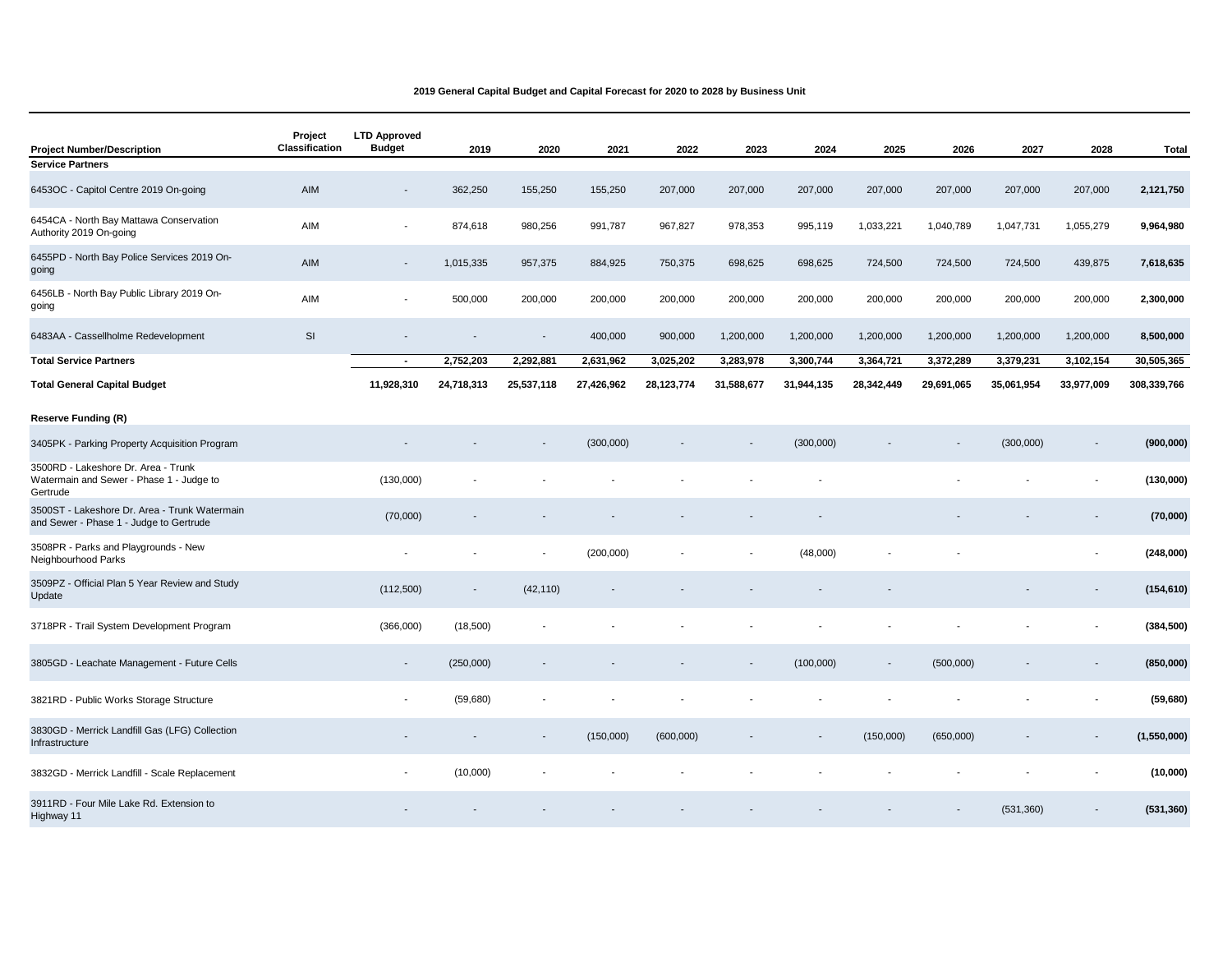| <b>Project Number/Description</b>                                                | Project<br>Classification | <b>LTD Approved</b><br><b>Budget</b> | 2019        | 2020        | 2021                     | 2022                     | 2023           | 2024        | 2025        | 2026          | 2027        | 2028                     | <b>Total</b>   |
|----------------------------------------------------------------------------------|---------------------------|--------------------------------------|-------------|-------------|--------------------------|--------------------------|----------------|-------------|-------------|---------------|-------------|--------------------------|----------------|
| <b>Reserve Funding (R)</b>                                                       |                           |                                      |             |             |                          |                          |                |             |             |               |             |                          |                |
| 3912GG - Integrated Software Solution                                            |                           |                                      |             |             |                          | (469, 914)               |                |             |             |               |             |                          | (469, 914)     |
| 3926GD - Merrick Landfill Lifecycle Extension<br><b>Environmental Assessment</b> |                           |                                      |             |             | (500,000)                | $\overline{\phantom{a}}$ |                |             |             |               |             | (500,000)                | (1,000,000)    |
| 3933ST - Fifth Avenue Stormwater Review                                          |                           |                                      |             | (370,000)   |                          |                          |                |             |             |               |             |                          | (370,000)      |
| 3940RF - Aquatic Centre Roof Replacement -<br>Phase II                           |                           |                                      |             | (190,000)   |                          |                          |                |             |             |               |             |                          | (190,000)      |
| Prior Year Operating Surplus Allocated to Capital                                |                           | $\overline{\phantom{a}}$             | (214, 858)  |             |                          |                          |                |             |             |               |             | $\overline{\phantom{a}}$ | (214, 858)     |
| <b>Total Reserve Funding</b>                                                     |                           | (678, 500)                           | (553,038)   | (602, 110)  | (1, 150, 000)            | (1,069,914)              | $\blacksquare$ | (448,000)   | (150,000)   | (1, 150, 000) | (831, 360)  | (500,000)                | (7, 132, 922)  |
| Grants and Other Funding Sources (F)                                             |                           |                                      |             |             |                          |                          |                |             |             |               |             |                          |                |
| 3518PR - King's Landing Commercialization of<br>Waterfront                       |                           | (2,274,736)                          |             |             |                          |                          | (2,576,480)    | (2,576,480) | (1,288,740) |               |             |                          | (8,716,436)    |
| 3718PR - Trail System Development Program                                        |                           | (325,000)                            |             |             |                          |                          |                |             |             |               |             |                          | (325,000)      |
| 3824PR - Splash Pad Infrastructure &<br>Construction                             |                           | $\overline{\phantom{a}}$             | (691,000)   |             |                          |                          |                |             |             |               |             |                          | (691,000)      |
| 3911RD - Four Mile Lake Rd. Extension to<br>Highway 11                           |                           |                                      |             |             |                          |                          |                |             |             |               | (4,766,500) |                          | (4,766,500)    |
| 3930PR - Active Transportation Projects                                          |                           | $\overline{\phantom{a}}$             | (344,000)   | (116,000)   |                          |                          |                |             |             |               |             |                          | (460,000)      |
| 3934RD - Main St. Paving Stone Replacement                                       |                           |                                      |             |             | $\overline{\phantom{a}}$ | (2, 254, 420)            | (2,898,540)    |             |             |               |             | $\overline{\phantom{a}}$ | (5, 152, 960)  |
| 4300RD - North Highway 11 Servicing and<br>Airport Industrial Park Expansion     |                           |                                      |             |             |                          |                          |                |             |             |               |             | (3,735,900)              | (3,735,900)    |
| Ontario Community Infrastructure Fund                                            |                           | $\overline{\phantom{a}}$             | (2,569,870) | (2,632,581) | (2,632,581)              | (2,632,581)              | (2,632,581)    | (2,632,581) | (2,632,581) | (2,632,581)   | (2,632,581) | (2,632,581)              | (26, 263, 099) |
| <b>Total Grants and Other Funding Sources</b>                                    |                           | (2,599,736)                          | (3,604,870) | (2,748,581) | (2,632,581)              | (4,887,001)              | (8, 107, 601)  | (5,209,061) | (3,921,321) | (2,632,581)   | (7,399,081) | (6,368,481)              | (50, 110, 895) |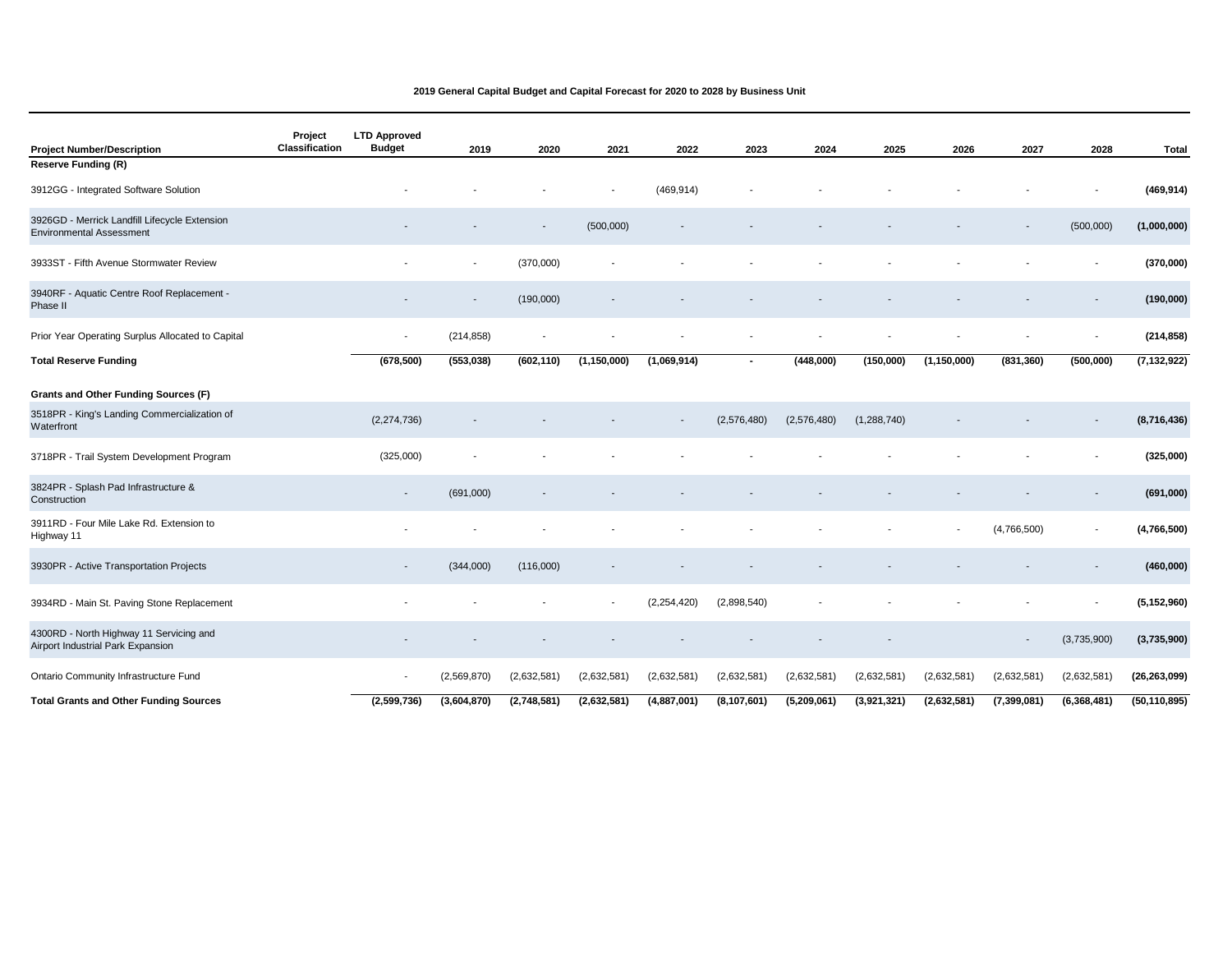| <b>Project Number/Description</b>                                               | Project<br>Classification | <b>LTD Approved</b><br>Budget | 2019                     | 2020           | 2021           | 2022           | 2023           | 2024           | 2025           | 2026          | 2027           | 2028           | Total           |
|---------------------------------------------------------------------------------|---------------------------|-------------------------------|--------------------------|----------------|----------------|----------------|----------------|----------------|----------------|---------------|----------------|----------------|-----------------|
| <b>Net General Capital Budget</b>                                               |                           | 8,650,074                     | 20,560,405               | 22,186,427     | 23,644,381     | 22,166,859     | 23,481,076     | 26,287,074     | 24,271,128     | 25,908,484    | 26,831,513     | 27,108,528     | 251,095,949     |
| <b>Capital Funding Policy Limit</b>                                             |                           |                               |                          |                |                |                |                |                |                |               |                |                |                 |
| Capital Levy in Operating Budget                                                |                           |                               | (9,245,279)              | (9, 133, 573)  | (9,864,171)    | (10, 706, 054) | (11, 282, 769) | 12,251,103)    | (13,196,697    | 14,149,083)   | (14, 812, 683) | (15, 536, 452) | (120,177,864)   |
| Debenture and Long-term Debt                                                    |                           |                               | (8,500,000)              | (8,500,000)    | (8,500,000)    | (8,500,000)    | (8,500,000)    | (8,500,000)    | (8,500,000)    | (8,500,000)   | (8,500,000)    | (8,500,000)    | (85,000,000)    |
| Federal Gas Tax                                                                 |                           |                               | (3, 127, 848)            | (3, 127, 848)  | (3,270,023)    | (3,270,023)    | (3, 412, 198)  | (3, 412, 198)  | (3, 412, 198)  | (3, 412, 198) | (3, 412, 198)  | (3,446,320)    | (33, 303, 052)  |
| <b>Target Policy for Net Expenditures</b>                                       |                           |                               | (20, 873, 127)           | (20, 761, 421) | (21, 634, 194) | (22, 476, 077) | (23, 194, 967) | (24, 163, 301) | (25, 108, 895) | (26,061,281)  | (26, 724, 881) | (27, 482, 772) | (238, 480, 916) |
| Less Memorial Gardens Remaining Ten Year Commitment                             |                           |                               | 400,000                  | 1,100,000      | 400,000        | 300,000        |                |                |                |               |                |                | 2,200,000       |
| <b>Adjusted Target Policy</b>                                                   |                           |                               | (20, 473, 127)           | (19,661,421)   | (21, 234, 194) | (22, 176, 077) | (23,194,967)   | (24,163,301)   | (25,108,895)   | (26,061,281)  | (26,724,881)   | (27, 482, 772) | (236,280,916)   |
| (\$ Available) \$Funding Needed                                                 |                           |                               | 87,278                   | 2,525,006      | 2,410,187      | (9,218)        | 286,109        | 2,123,773      | (837, 767)     | (152, 797)    | 106,632        | (374, 244)     | 6,164,959       |
| Service Level Change - Capital Levy in Operating Budget                         |                           |                               | 1.000.000)               | (1,000,000)    | (1,000,000)    | (1,000,000)    | (1,000,000)    | (1,000,000)    | (1,000,000)    | (1,000,000)   | (1,000,000)    | (1,000,000)    | (10,000,000)    |
| Adjusted (\$Available) \$Funding Needed before Community Centre                 |                           |                               | (912, 722)               | 1,525,006      | 1,410,187      | (1,009,218)    | (713,891)      | 1,123,773      | (1,837,767)    | (1,152,797)   | (893, 368)     | (1, 374, 244)  | (3,835,041)     |
| 0.75% Additional Levy Increase in 2020/21 - Balance Plan & Add Community Centre |                           |                               | $\overline{\phantom{a}}$ | (654, 913)     | (1,332,748)    | (1, 332, 748)  | (1,332,748)    | (1,332,748)    | (1,332,748)    | (1, 332, 748) | (1, 332, 748)  | (1, 332, 748)  | (11, 316, 897)  |
| Community Centre Principal & Interest - Estimate Only                           |                           |                               |                          | 205,500        | 1,147,659      | 1,963,376      | 1,963,376      | 1,963,376      | 1,963,376      | .963,376      | 1,963,376      | 1,963,376      | 15,096,791      |
| Adjusted (\$Available) \$Funding Needed                                         |                           |                               | (912, 722)               | 1,075,593      | 225,098.       | (378, 590)     | (83, 263)      | 1,754,401      | (1, 207, 139)  | (522, 169)    | (262, 740)     | (743, 616)     | (55, 147)       |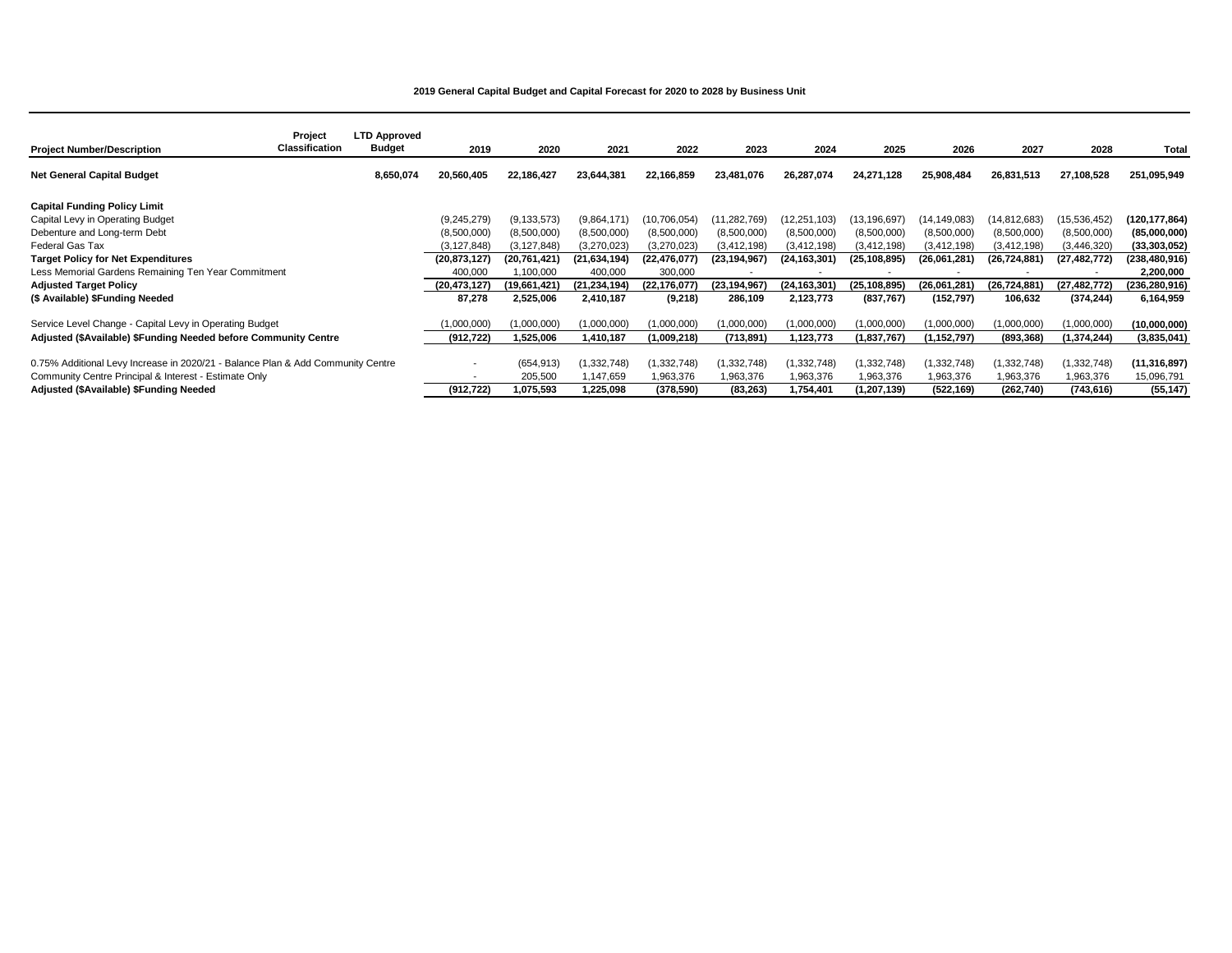|                                                                                             |              | Project<br>Classification | <b>LTD</b><br>Approved<br><b>Budget</b> |                          |         |                          |           |                          |                |           |                |           |                          |           |
|---------------------------------------------------------------------------------------------|--------------|---------------------------|-----------------------------------------|--------------------------|---------|--------------------------|-----------|--------------------------|----------------|-----------|----------------|-----------|--------------------------|-----------|
| <b>Project Number/Description</b><br>Wastewater                                             |              |                           |                                         | 2019                     | 2020    | 2021                     | 2022      | 2023                     | 2024           | 2025      | 2026           | 2027      | 2028                     | Total     |
| 3212SS - Francis St. Sewer Upsizing                                                         | $\mathsf{R}$ | G                         |                                         |                          | 60,000  |                          |           | $\overline{\phantom{a}}$ | 1,100,000      |           |                |           |                          | 1,160,000 |
| 3309SS - Wastewater Treatment Plant - Raw<br>Sewage Pumping Station                         | $\mathsf{R}$ | AIM                       | 1,250,000                               |                          |         | 1,100,000                |           |                          |                |           |                |           |                          | 2,350,000 |
| 3500SS - Lakeshore Dr. Area - Trunk<br>Watermain and Sewer - Phase 1 - Judge to<br>Gertrude | $\mathsf{R}$ | AIM                       | 255,000                                 | 65,000                   |         |                          |           |                          |                | 2,500,000 |                |           |                          | 2,820,000 |
| 3514SS - Sage Area Trunk Sewer<br>Improvements                                              |              | AIM                       |                                         | 25,000                   |         |                          |           | 500,000                  |                |           | 3,000,000      |           |                          | 3,525,000 |
| 3606SS - O'Brien St. Reconstruction - Cassells<br>to Ski Club                               |              | AIM                       | $\overline{\phantom{a}}$                | 90,000                   | 850,000 | 850,000                  |           |                          |                |           |                |           |                          | 1,790,000 |
| 3619SS - Cassells St. - Phase 1 & 2                                                         |              | AIM                       | 525,000                                 | 1,200,000                |         |                          |           |                          |                |           |                |           |                          | 1,725,000 |
| 3700SS - Seymour St. - Station to Wallace -<br><b>Widening and Signals</b>                  |              | ${\mathsf G}$             |                                         |                          |         |                          |           | $\overline{\phantom{a}}$ | 40,000         |           | 800,000        |           |                          | 840,000   |
| 3719SS - Digester Replacement                                                               |              | AIM                       | 200,000                                 | $\overline{\phantom{a}}$ | 900,000 | 800,000                  | 1,300,000 | $\overline{\phantom{a}}$ |                |           |                |           |                          | 3,200,000 |
| 3801SS - McKeown Ave. Widening -<br><b>Gormanville to Cartier</b>                           |              | G                         |                                         |                          |         |                          | 60,000    | $\overline{\phantom{a}}$ | 1,000,000      |           |                |           |                          | 1,060,000 |
| 3802SS - Lakeshore Dr. - Trunk Watermain and<br>Sewer - Phase 2 - Gertrude to Marshall      |              | AIM                       |                                         |                          |         |                          |           |                          | $\blacksquare$ | 190,000   | $\blacksquare$ | 2,500,000 | $\overline{\phantom{a}}$ | 2,690,000 |
| 3810SS - Main St. - Gormanville to Memorial                                                 |              | G                         |                                         |                          |         |                          | 180,000   | $\overline{\phantom{a}}$ | 3,500,000      |           |                |           |                          | 3,680,000 |
| 3820SS - LaVase Sanitary Re-direction                                                       |              | AIM                       | 650,000                                 | 200,000                  |         |                          |           |                          |                |           |                |           |                          | 850,000   |
| 3825SS - Wastewater Treatment Plant - Intake<br><b>Chamber Replacement</b>                  |              | AIM                       |                                         |                          |         |                          | 150,000   | 2,800,000                |                |           |                |           |                          | 2,950,000 |
| 3826SS - Pumping Station Replacement                                                        |              | AIM                       |                                         |                          |         | $\overline{\phantom{a}}$ | 3,500,000 | 5,000,000                |                |           |                |           |                          | 8,500,000 |
| 3829SS - Wastewater Treatment Plant -<br><b>Structural Repair</b>                           |              | AIM                       |                                         | 200,000                  | 400,000 | 60,000                   | 490,000   | 950,000                  |                |           |                |           |                          | 2,100,000 |
| 3900SS - Cedar Heights Rd. - Highway 11 to<br>Larocque Urban Upgrade and Watermain          |              | SI                        |                                         |                          |         |                          |           |                          |                |           | 80,000         |           | 1,500,000                | 1,580,000 |
| 3909SS - Worthington, Wyld, Sherbrooke,<br>Second 4" Watermain Replacement                  |              | AIM                       |                                         |                          |         |                          |           |                          | 40,000         |           | 700,000        |           |                          | 740,000   |
| 3913SS - Ivanhoe Drive Reconstruction - Sage<br>to Rita                                     |              | AIM                       |                                         |                          | 30,000  | 600,000                  |           |                          |                |           |                |           |                          | 630,000   |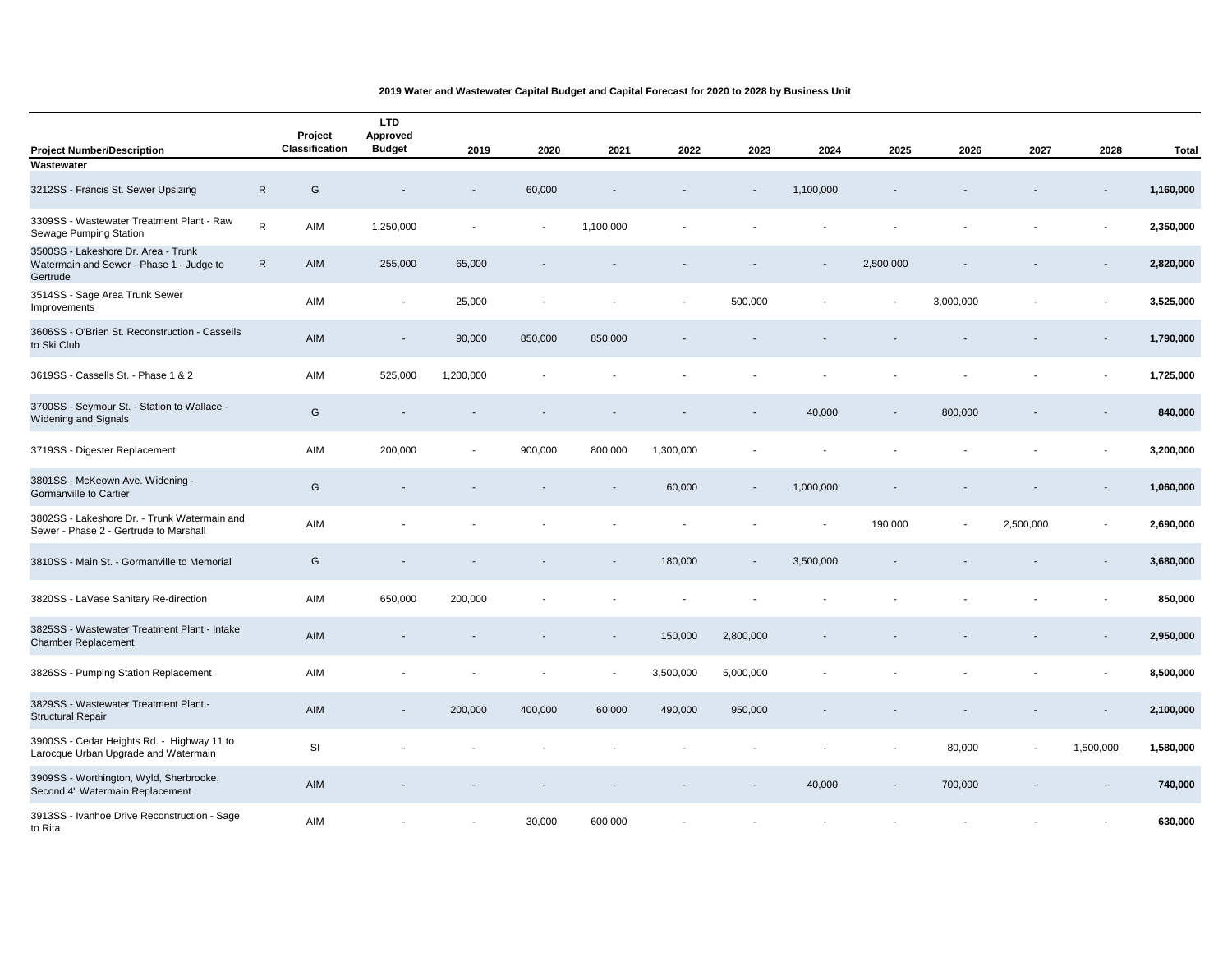| <b>Project Number/Description</b>                                            | Project<br>Classification | <b>LTD</b><br>Approved<br><b>Budget</b> | 2019                     | 2020                     | 2021                     | 2022    | 2023    | 2024      | 2025                     | 2026    | 2027                     | 2028                     | <b>Total</b> |
|------------------------------------------------------------------------------|---------------------------|-----------------------------------------|--------------------------|--------------------------|--------------------------|---------|---------|-----------|--------------------------|---------|--------------------------|--------------------------|--------------|
| Wastewater                                                                   |                           |                                         |                          |                          |                          |         |         |           |                          |         |                          |                          |              |
| 3914SS - Carriage Crescent Reconstruction                                    | AIM                       | $\frac{1}{2}$                           | 30,000                   | 500,000                  |                          |         |         |           |                          |         |                          |                          | 530,000      |
| 3917SS - Third Avenue - Cassells to Front                                    | AIM                       | $\overline{\phantom{a}}$                | 20,000                   | $\sim$                   | 300,000                  |         |         |           |                          |         |                          | $\overline{\phantom{a}}$ | 320,000      |
| 3919SS - Metcalfe St - Laurier to End                                        | AIM                       |                                         | $\blacksquare$           | 20,000                   |                          | 400,000 |         |           |                          |         |                          |                          | 420,000      |
| 3920SS - O'Brien Street - Ski Club to Airport &<br>Ski Club Signals          | AIM                       |                                         | 20,000                   | $\overline{\phantom{a}}$ | 300,000                  |         |         |           |                          |         |                          |                          | 320,000      |
| 3921SS - Wastewater Treatment Plant - Gas<br>Booster Replacement             | AIM                       | $\overline{\phantom{a}}$                | 200,000                  |                          |                          |         |         |           |                          |         |                          |                          | 200,000      |
| 3922SS - Wastewater Treatment Plant - Chain<br>and Flygt                     | AIM                       |                                         | $\overline{\phantom{a}}$ | 200,000                  |                          |         |         |           |                          |         |                          |                          | 200,000      |
| 3923SS - Wastewater Treatment Plant -<br><b>Aeration Diffusers</b>           | AIM                       |                                         | $\blacksquare$           | $\sim$                   | 250,000                  |         |         |           |                          |         |                          |                          | 250,000      |
| 3928SS - Wastewater Treatment Plant - Roof<br>Rehab                          | AIM                       |                                         | $\blacksquare$           | 250,000                  | $\overline{\phantom{a}}$ | 250,000 | $\sim$  | 250,000   | $\blacksquare$           | 250,000 | $\overline{\phantom{a}}$ | 250,000                  | 1,250,000    |
| 3932SS - Lakeshore Dr. - Birchs to Premier                                   | AIM                       |                                         |                          | 40,000                   | 700,000                  |         |         |           |                          |         |                          |                          | 740,000      |
| 3935SS - Marshall 500 mm Forcemain<br><b>Condition Assessment and Rehab</b>  | AIM                       |                                         |                          |                          |                          |         | 500,000 |           |                          |         |                          |                          | 500,000      |
| 4103SS - Wastewater Treatment Plant<br>Expansion                             | AIM                       |                                         |                          |                          |                          |         | 250,000 | 2,250,000 | 7,100,000                |         |                          | $\overline{\phantom{a}}$ | 9,600,000    |
| 4202SS - Infiltration Reduction/Flow Monitoring<br>Program - Phase 3         | SI                        |                                         |                          |                          | 200,000                  |         |         |           |                          |         |                          |                          | 200,000      |
| 4300SS - North Highway 11 Servicing and<br>Airport Industrial Park Expansion | G                         |                                         |                          |                          |                          |         |         |           | $\overline{\phantom{a}}$ | 155,000 | $\overline{\phantom{a}}$ | 3,100,000                | 3,255,000    |
| 4402SS - Chippewa Trunk Sewer Major<br>Rehabilitation & Replacement          | AIM                       |                                         |                          |                          |                          |         |         | 200,000   |                          |         | 2,500,000                | $\overline{\phantom{a}}$ | 2,700,000    |
| 6424SS - City Share of Development Costs<br>2019 On-going                    | $\mathsf{R}$<br>G         | $\overline{\phantom{a}}$                | 200,000                  |                          |                          |         |         |           |                          |         |                          |                          | 200,000      |
| 6427SS - Sewer Rehab and Restoration 2019<br>On-going                        | AIM                       |                                         | 250,000                  | 250,000                  | 250,000                  | 250,000 | 250,000 | 250,000   | 250,000                  | 250,000 | 250,000                  | 258,000                  | 2,508,000    |
| 6457SS - Sewage Lift Stations 2019 On-going                                  | AIM                       | $\overline{\phantom{0}}$                | 50,000                   | 50,000                   | 50,000                   | 50,000  | 50,000  | 50,000    | 50,000                   | 50,000  | 50,000                   | 52,000                   | 502,000      |
| 6463SS - Design Work Next Year's Projects<br>2019 On-going                   | AIM                       | ٠                                       | 20,000                   | 31,000                   | 32,000                   | 33,000  | 34,000  | 35,000    | 36,000                   | 37,000  | 38,000                   | 39,000                   | 335,000      |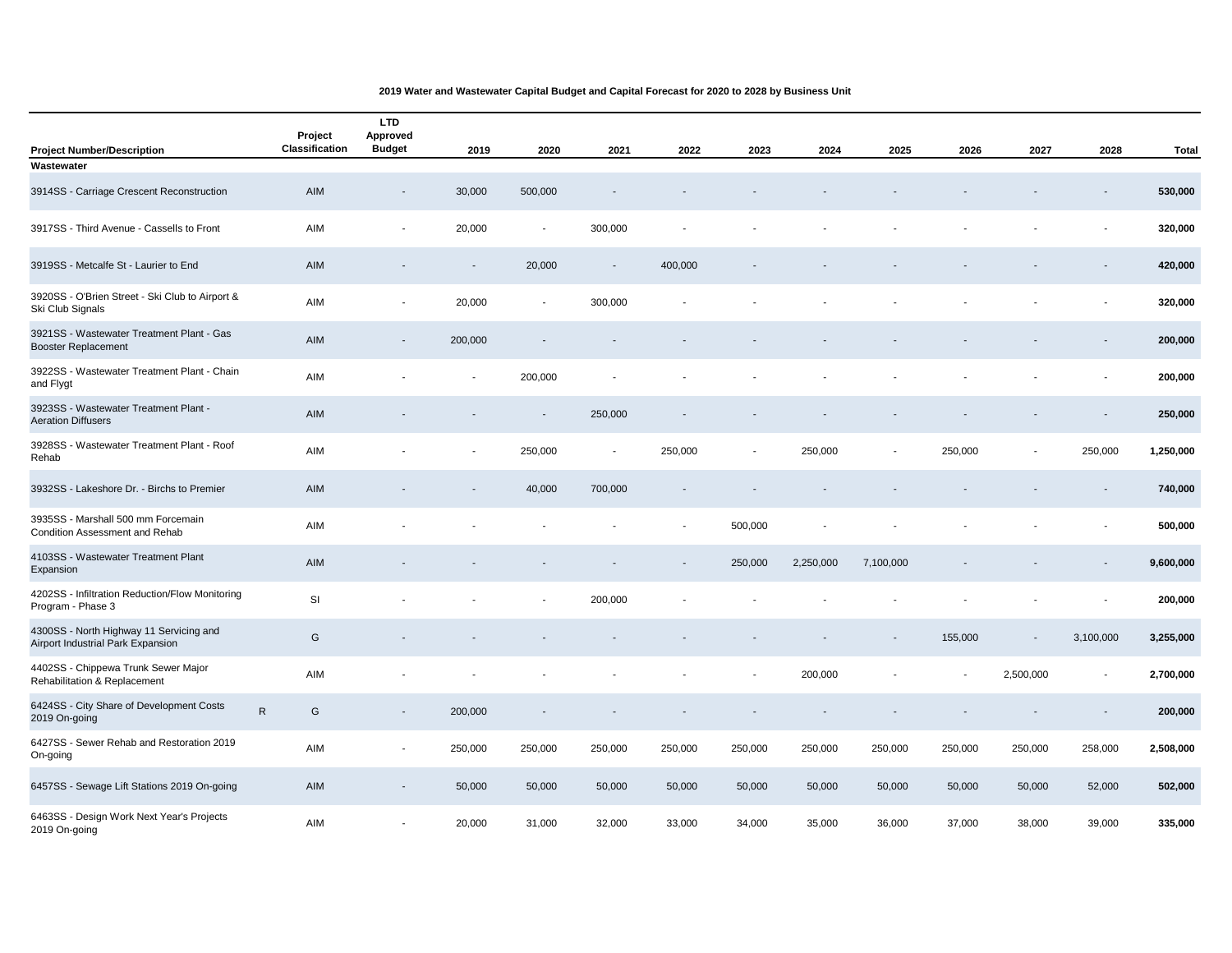| <b>Project Number/Description</b>                                                           | Project<br>Classification | <b>LTD</b><br>Approved<br><b>Budget</b> | 2019           | 2020           | 2021      | 2022      | 2023       | 2024                     | 2025                     | 2026                     | 2027      | 2028                     | <b>Total</b> |
|---------------------------------------------------------------------------------------------|---------------------------|-----------------------------------------|----------------|----------------|-----------|-----------|------------|--------------------------|--------------------------|--------------------------|-----------|--------------------------|--------------|
| Wastewater                                                                                  |                           |                                         |                |                |           |           |            |                          |                          |                          |           |                          |              |
| 6468SS - Wastewater Treatment Plant Rehab<br>2019 On-going                                  | AIM                       |                                         | 300,000        |                | 250,000   |           | 200,000    |                          | 150,000                  |                          | 150,000   |                          | 1,050,000    |
| 6475SS - Digester and Grit Removal 2019-On-<br>going                                        | AIM                       |                                         | $\overline{a}$ | 200,000        |           |           | 109,000    |                          | $\overline{a}$           | 109,000                  |           |                          | 418,000      |
| 6476SS - Wastewater Treatment Plant -<br>Electrical Upgrades 2019 On-going                  | AIM                       |                                         | L.             | 200,000        | 250,000   | 200,000   | 250,000    | 250,000                  | 250,000                  | 250,000                  | 250,000   | 258,000                  | 2,158,000    |
| 6477SS - Sewage Lift Stations PLC and Radio<br>Upgrades 2019 On-going                       | AIM                       | $\blacksquare$                          | 30,000         | 30,000         | 30,000    | 30,000    | 30,000     | 30,000                   | 30,000                   | 30,000                   | 30,000    | 31,000                   | 301,000      |
| 6478SS - Wastewater Treatment Plant Exterior<br>Rehab 2019 on-going                         | AIM                       | $\overline{\phantom{a}}$                | 300,000        | 200,000        | 300,000   | 150,000   | 300,000    | $\overline{\phantom{a}}$ | 300,000                  |                          | 450,000   | $\sim$                   | 2,000,000    |
| 6481SS - Infrastructure Modelling 2019 On-<br>going                                         | AIM                       | ٠                                       | 100,000        | $\blacksquare$ |           |           |            | ÷.                       |                          | $\overline{\phantom{a}}$ | ٠         | $\overline{\phantom{a}}$ | 100,000      |
| <b>Total Wastewater</b>                                                                     |                           | 2,880,000                               | 3,300,000      | 4,211,000      | 6,322,000 | 7,043,000 | 11,223,000 | 8,995,000                | 10,856,000               | 5,711,000                | 6,218,000 | 5,488,000                | 72,247,000   |
| Water                                                                                       |                           |                                         |                |                |           |           |            |                          |                          |                          |           |                          |              |
|                                                                                             | G                         |                                         |                | 50,000         |           |           |            | 1,000,000                |                          |                          |           |                          | 1,050,000    |
| 3212WS - Francis St. Sewer Upsizing                                                         |                           |                                         |                |                |           |           |            |                          |                          |                          |           |                          |              |
| 3500WS - Lakeshore Dr. Area - Trunk<br>Watermain and Sewer - Phase 1 - Judge to<br>Gertrude | $\mathsf{R}$<br>AIM       | 110,000                                 | 210,000        |                |           |           |            |                          | 2,500,000                |                          |           |                          | 2,820,000    |
| 3517WS - Birchs Rd. Standpipe Maintenance<br>and Rehab                                      | AIM                       | 1,415,365                               | 1,500,000      |                |           |           |            |                          |                          |                          |           |                          | 2,915,365    |
| 3606WS - O'Brien St. Reconstruction - Cassells<br>to Ski Club                               | AIM                       | $\overline{\phantom{a}}$                | 90,000         | 850,000        | 850,000   |           |            |                          |                          |                          |           |                          | 1,790,000    |
| 3619WS - Cassells St. - Phase 1 & 2                                                         | AIM                       | 550,000                                 | 1,400,000      |                |           |           |            |                          |                          |                          |           |                          | 1,950,000    |
| 3620WS - CFB Reservoir Replacement                                                          | AIM                       | 150,000                                 | 50,000         | 4,000,000      |           |           |            |                          |                          |                          |           |                          | 4,200,000    |
| 3700WS - Seymour St. - Station to Wallace -<br><b>Widening and Signals</b>                  | G                         |                                         |                |                |           |           |            | 170,000                  | $\overline{\phantom{a}}$ | 3,200,000                |           |                          | 3,370,000    |
| 3701WS - Norman/Chapais Connection<br>Watermain                                             | SI                        |                                         |                |                |           |           |            |                          |                          | 40,000                   |           | 800,000                  | 840,000      |
| 3801WS - McKeown Ave. Widening -<br><b>Gormanville to Cartier</b>                           | G                         |                                         |                |                |           | 60,000    |            | 1,000,000                |                          |                          |           |                          | 1,060,000    |
| 3802WS - Lakeshore Dr. - Trunk Watermain and<br>Sewer - Phase 2 - Gertrude to Marshall      | AIM                       |                                         |                |                |           |           |            |                          | 190,000                  |                          | 2,500,000 |                          | 2,690,000    |
| 3804WS - Public Works Backup Generator<br>Replacement                                       | AIM                       | 125,000                                 | $\blacksquare$ | 250,000        |           |           |            |                          |                          |                          |           |                          | 375,000      |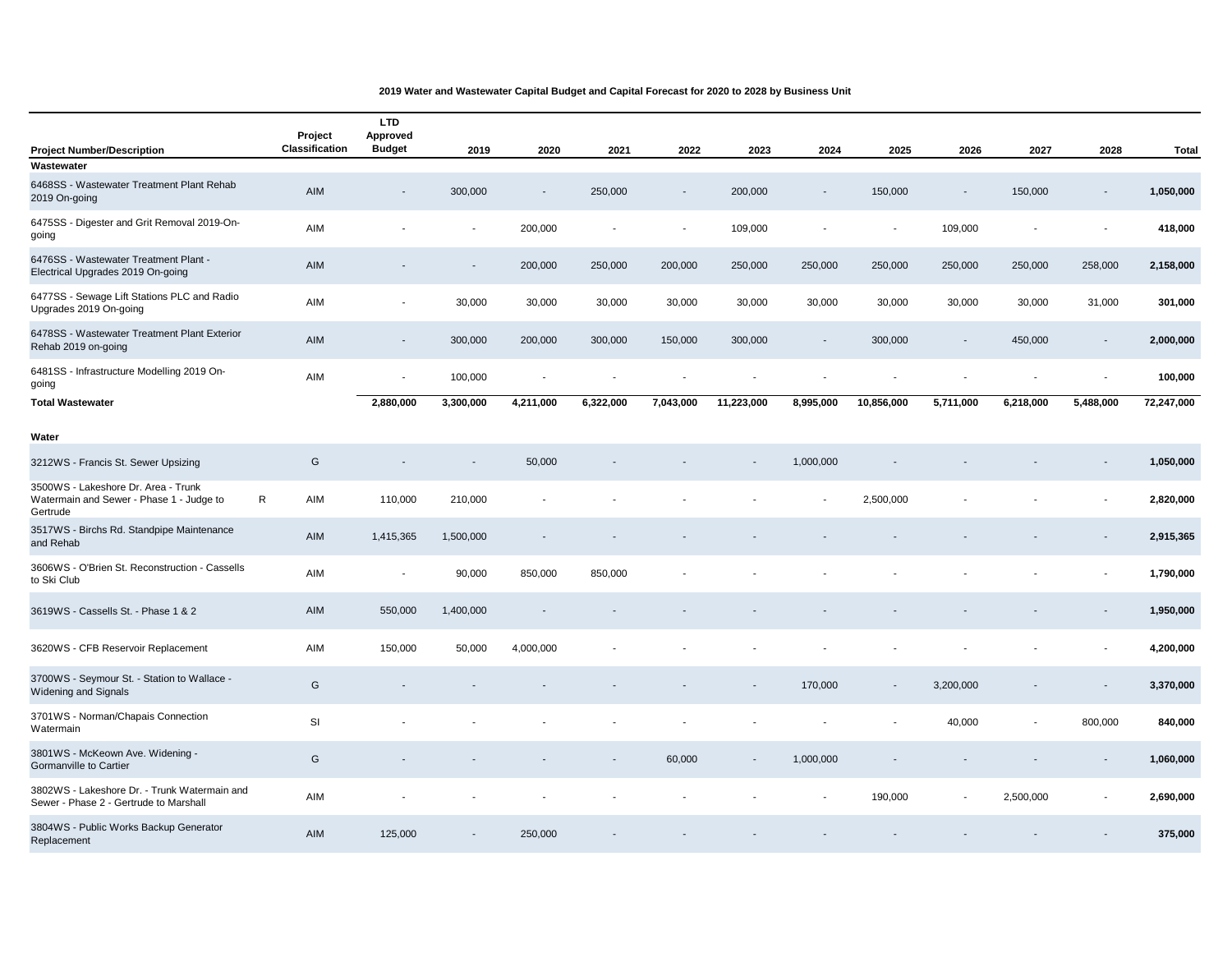| <b>Project Number/Description</b>                                                  | Project<br>Classification | <b>LTD</b><br>Approved<br><b>Budget</b> | 2019           | 2020                     | 2021    | 2022    | 2023 | 2024    | 2025           | 2026       | 2027                     | 2028           | <b>Total</b> |
|------------------------------------------------------------------------------------|---------------------------|-----------------------------------------|----------------|--------------------------|---------|---------|------|---------|----------------|------------|--------------------------|----------------|--------------|
| Water                                                                              |                           |                                         |                |                          |         |         |      |         |                |            |                          |                |              |
| 3807WS - Ellendale Generator Replacement                                           | AIM                       | 500,000                                 | $\overline{a}$ | 200,000                  | 500,000 |         |      |         |                |            |                          |                | 1,200,000    |
| 3810WS - Main St. - Gormanville to Memorial                                        | G                         |                                         |                |                          |         | 40,000  |      | 800,000 |                |            |                          |                | 840,000      |
| 3820WS - LaVase Sanitary Re-direction                                              | AIM                       |                                         | 297,000        |                          |         |         |      |         |                |            |                          |                | 297,000      |
| 3900WS - Cedar Heights Rd. - Highway 11 to<br>Larocque Urban Upgrade and Watermain | SI                        |                                         |                |                          |         |         |      |         |                | 160,000    | $\blacksquare$           | 3,000,000      | 3,160,000    |
| 3905WS - Cedar Heights Rd. - Larocque BPS                                          | AIM                       |                                         |                |                          |         |         |      | 50,000  |                |            | 4,000,000                |                | 4,050,000    |
| 3909WS - Worthington, Wyld, Sherbrooke,<br>Second 4" Watermain Replacement         | AIM                       |                                         |                |                          |         |         |      | 40,000  | $\blacksquare$ | 700,000    | $\overline{\phantom{a}}$ |                | 740,000      |
| 3912WS - Integrated Software Solution                                              | AIM                       |                                         |                | $\blacksquare$           | 16,000  | 800,000 |      |         |                |            |                          |                | 816,000      |
| 3913WS - Ivanhoe Drive Reconstruction - Sage<br>to Rita                            | AIM                       |                                         | $\sim$         | 30,000                   | 600,000 |         |      |         |                |            |                          |                | 630,000      |
| 3914WS - Carriage Crescent Reconstruction                                          | AIM                       | $\blacksquare$                          | 30,000         | 500,000                  |         |         |      |         |                |            |                          |                | 530,000      |
| 3917WS - Third Avenue - Cassells to Front                                          | AIM                       |                                         | 20,000         | $\overline{\phantom{a}}$ | 300,000 |         |      |         |                |            |                          |                | 320,000      |
| 3919WS - Metcalfe St - Laurier to End                                              | AIM                       |                                         | $\blacksquare$ | 20,000                   |         | 400,000 |      |         |                |            |                          | $\overline{a}$ | 420,000      |
| 3920WS - O'Brien Street - Ski Club to Airport &<br>Ski Club Signals                | AIM                       | $\overline{\phantom{a}}$                | 20,000         | $\overline{\phantom{a}}$ | 300,000 |         |      |         |                |            |                          |                | 320,000      |
| 3924WS - Water Treatment Plant - Turbidity<br>Analyzer Replacement                 | AIM                       |                                         | 100,000        |                          |         |         |      |         |                |            |                          |                | 100,000      |
| 3925WS - Ellendale HVAC Upgrades                                                   | AIM                       | $\blacksquare$                          | 100,000        |                          |         |         |      |         |                |            |                          |                | 100,000      |
| 3927WS - Lakeshore Drive 400mm Watermain<br>(Banner to Marshall Park)              | G                         |                                         | 400,000        |                          |         |         |      |         |                |            |                          |                | 400,000      |
| 3931WS - Ellendale Second Feed & Second<br>Reservoir                               | F.<br>SI                  |                                         | 50,000         | $\blacksquare$           | 450,000 |         |      | 750,000 | $\blacksquare$ | 10,000,000 |                          |                | 11,250,000   |
| 3932WS - Lakeshore Dr. - Birchs to Premier                                         | AIM                       |                                         | $\blacksquare$ | 30,000                   | 600,000 |         |      |         |                |            |                          |                | 630,000      |
| 3936WS - Watermain - Cathodic Protection<br>Program                                | <b>AIM</b>                |                                         |                |                          | 200,000 |         |      |         |                |            |                          |                | 200,000      |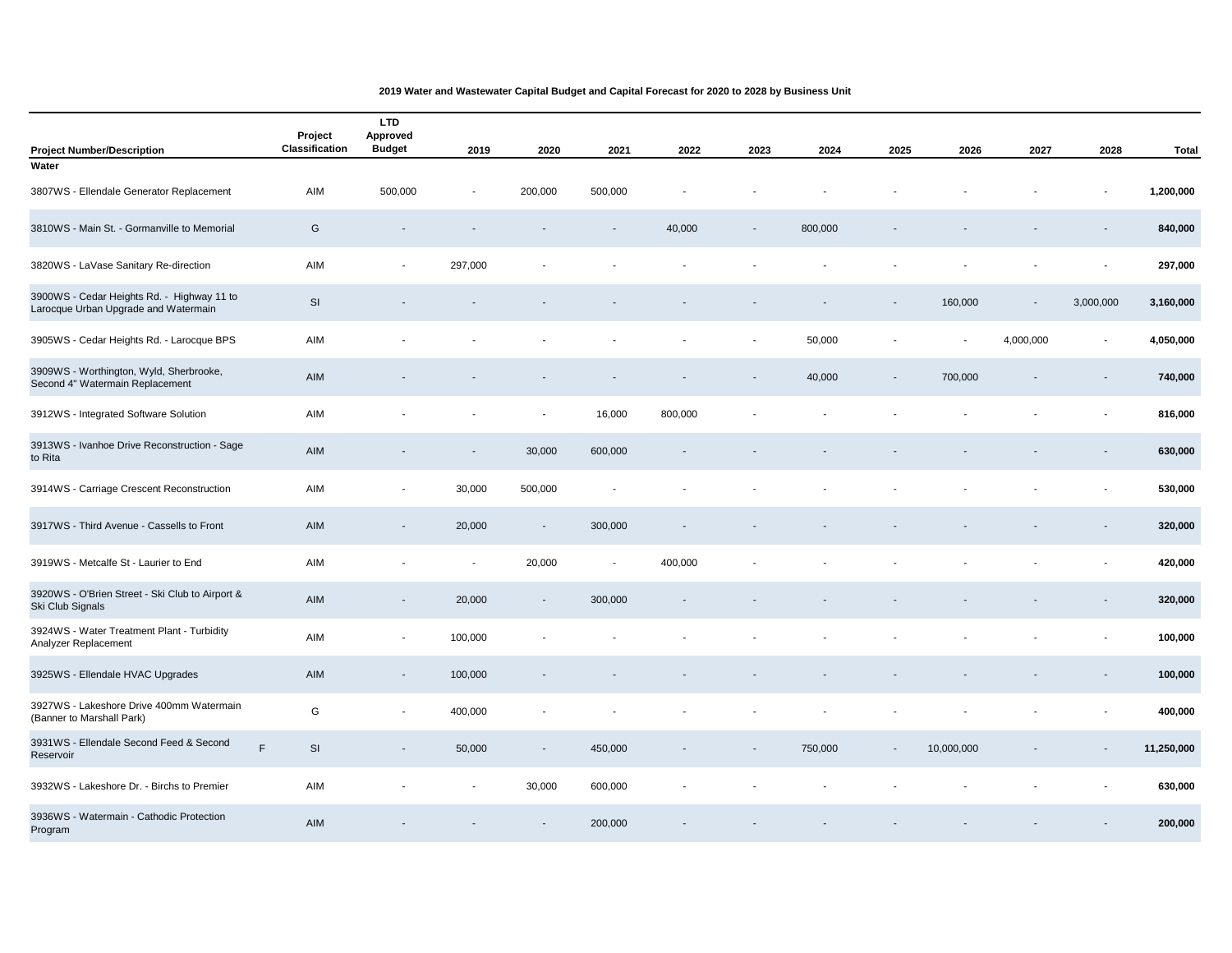| <b>Project Number/Description</b>                                            |    | Project<br><b>Classification</b> | <b>LTD</b><br>Approved<br><b>Budget</b> | 2019                     | 2020           | 2021       | 2022       | 2023       | 2024                     | 2025       | 2026                     | 2027           | 2028       | <b>Total</b> |
|------------------------------------------------------------------------------|----|----------------------------------|-----------------------------------------|--------------------------|----------------|------------|------------|------------|--------------------------|------------|--------------------------|----------------|------------|--------------|
| Water                                                                        |    |                                  |                                         |                          |                |            |            |            |                          |            |                          |                |            |              |
| 4003WS - Membrane Module Replacement                                         | R. | AIM                              |                                         |                          |                |            | 3,240,000  |            |                          |            |                          |                |            | 3,240,000    |
| 4102WS - Ellendale Pumping Station Second<br>Feed to Airport                 |    | <b>SI</b>                        |                                         |                          |                |            |            |            | 200,000                  |            |                          | 1,500,000      | 1,000,000  | 2,700,000    |
| 4300WS - North Highway 11 Servicing and<br>Airport Industrial Park Expansion |    | G                                |                                         |                          |                |            |            |            |                          |            | 170,000                  |                | 3,400,000  | 3,570,000    |
| 4401WS - Sage Rd. Reconstruction to Collector<br>Standard                    |    | G                                |                                         |                          |                |            |            |            |                          | 45,000     | $\overline{\phantom{a}}$ | 900,000        | $\sim$     | 945,000      |
| 4500WS - Franklin & John Trunk Watermain                                     |    | SI                               |                                         |                          |                |            |            |            |                          |            | 110,000                  | $\overline{a}$ | 2,200,000  | 2,310,000    |
| 6424WS - City Share of Development Costs<br>2019 On-going                    |    | G                                |                                         | 88,000                   | 276,000        | 284,000    | 293,000    | 302,000    | 311,000                  | 320,000    | 330,000                  | 340,000        | 350,000    | 2,894,000    |
| 6427WS - Watermain Rehab and Restoration<br>2019 On-going                    |    | AIM                              |                                         | $\overline{\phantom{a}}$ | 707,000        | 797,000    | 807,000    | 818,000    | 818,000                  | 818,000    | 818,000                  | 818,000        | 843,000    | 7,244,000    |
| 6452WS - System Technology Program 2019<br>On-going                          |    | AIM                              |                                         |                          | 121,000        | 125,000    | 129,000    | 133,000    | 133,000                  | 133,000    | 133,000                  | 133,000        | 137,000    | 1,177,000    |
| 6458WS - Hydrant and Valve Rehab 2019 On-<br>going                           |    | AIM                              |                                         | 197,000                  | 203,000        | 209,000    | 215,000    | 221,000    | 221,000                  | 221,000    | 221,000                  | 221,000        | 228,000    | 2,157,000    |
| 6459WS - Water Infrastructure Audit 2019 On-<br>going                        |    | AIM                              |                                         | 65,000                   | 67,000         | 69,000     | 69,000     | 73,000     | 73,000                   | 73,000     | 73,000                   | 73,000         | 75,000     | 710,000      |
| 6460WS - Flush Watermains 2019 On-going                                      |    | AIM                              |                                         | 200,000                  | 200,000        | 200,000    | 200,000    | 200,000    | 200,000                  | 200,000    | 200,000                  | 200,000        | 206,000    | 2,006,000    |
| 6461WS - Water Plant Maintenance 2019 On-<br>going                           |    | AIM                              |                                         | 212,000                  | $\blacksquare$ | 300,000    |            | 300,000    | $\overline{\phantom{a}}$ | 300,000    | 300,000                  | 300,000        | 309,000    | 2,021,000    |
| 6462WS - Watermain Replace/Ream/Reline<br>2019 On-going                      |    | AIM                              | $\overline{\phantom{a}}$                | 197,000                  | 203,000        | 209,000    | 215,000    | 221,000    | 221,000                  | 221,000    | 221,000                  | 221,000        | 228,000    | 2,157,000    |
| 6463WS - Design Work Next Year's Projects<br>2019 On-going                   |    | AIM                              | $\overline{\phantom{a}}$                | 110,000                  | 113,000        | 116,000    | 119,000    | 122,000    | 125,000                  | 128,000    | 132,000                  | 136,000        | 140,000    | 1,241,000    |
| 6466WS - Asset Management 2019 On-going                                      |    | AIM                              |                                         | 75,000                   | 75,000         | 75,000     | 75,000     | 75,000     | 75,000                   | 75,000     | 75,000                   | 75,000         | 75,000     | 750,000      |
| 6479WS - Public Works Building Maintenance<br>2019 On-going                  |    | AIM                              | $\blacksquare$                          | 25,000                   | 25,000         | 25,000     | 25,000     | 25,000     | 25,000                   | 25,000     | 25,000                   | 25,000         | 26,000     | 251,000      |
| 6480WS - Equipment Replacement 2019 On-<br>going                             |    | AIM                              |                                         | 15,000                   | 15,000         | 15,000     | 15,000     | 15,000     | 15,000                   | 15,000     | 15,000                   | 15,000         | 15,000     | 150,000      |
| <b>Total Water</b>                                                           |    |                                  | 2.850.365                               | 5,451,000                | 7,935,000      | 6,240,000  | 6,702,000  | 2,505,000  | 6,227,000                | 5,264,000  | 16,923,000               | 11,457,000     | 13,032,000 | 84,586,365   |
| <b>Total Water and Wastewater Capital Budget</b>                             |    |                                  | 5,730,365                               | 8,751,000                | 12,146,000     | 12,562,000 | 13,745,000 | 13,728,000 | 15,222,000               | 16,120,000 | 22.634.000               | 17,675,000     | 18,520,000 | 156,833,365  |